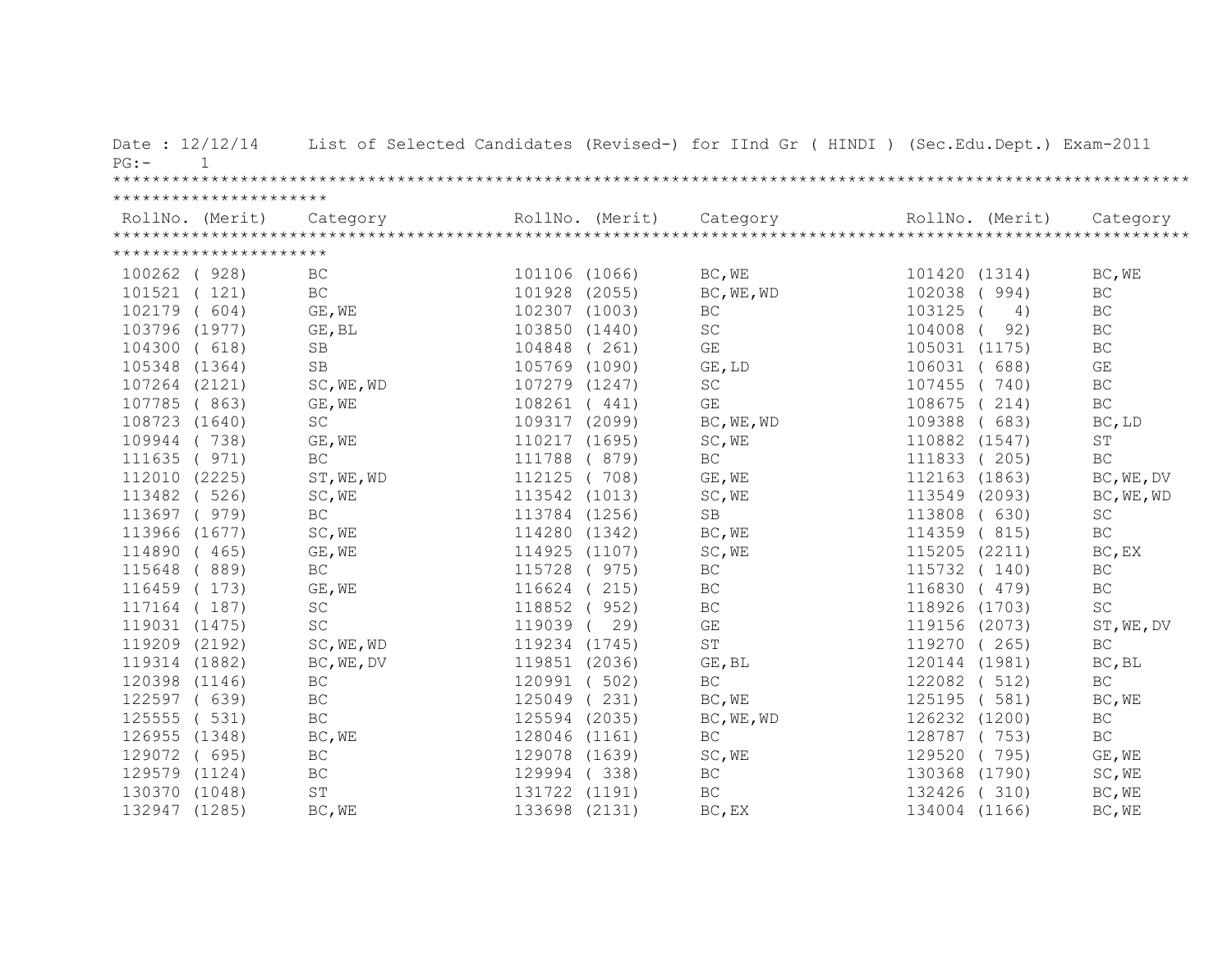| 134607 | (922)  | BC                  | 134832 | (1492) | ST                  | 135278        | (2009) | GE, WE, WD          |
|--------|--------|---------------------|--------|--------|---------------------|---------------|--------|---------------------|
| 135503 | (2072) | BC, EX              | 136639 | (1056) | BC, WE              | 136783        | (1667) | ST                  |
| 137557 | (2135) | ST, WE, WD          | 138169 | (2214) | BC, EX              | 138607        | (1904) | BC, WE, WD          |
| 138934 | 276)   | GE                  | 139457 | (1872) | GE, WE, WD          | 139482        | (1997) | BC, WE, WD          |
| 139697 | (1488) | SC                  | 140078 | (2084) | BC, WE, WD          | 141027        | (1363) | BC, WE              |
| 141624 | 647)   | $\operatorname{BC}$ | 141906 | (1674) | SC                  | 141910        | 43)    | GE                  |
| 142011 | 864)   | BC                  | 142300 | (1105) | SC                  | 143117        | (2096) | BC, EX              |
| 144783 | 819)   | BC                  | 145530 | 896)   | SC                  | 145566        | (1149) | BC, WE              |
| 145588 | (2188) | SB, EX              | 145774 | (1795) | BC, WE, WD          | 146410        | 976)   | BC, WE              |
| 146574 | (2076) | BC, WE, WD          | 146868 | (2119) | GE, EX              | 147221        | (2061) | BC, EX              |
| 147788 | (1940) | BC, WE, WD          | 148868 | 258)   | BC, WE              | 150221        | (2191) | BC, EX              |
| 150297 | (2140) | BC, EX              | 150694 | (1808) | ST, WE              | 150712        | (1008) | BC                  |
| 150879 | (2083) | BC, WE, WD          | 150931 | 381)   | BC                  | 151563        | (1446) | SC                  |
| 151713 | (2007) | GE, BL              | 151902 | 225)   | BC                  | 152701        | 397)   | BC                  |
| 153577 | (2139) | BC, EX              | 153757 | 251)   | $\operatorname{BC}$ | 153779        | 915)   | BC                  |
| 155228 | (2175) | GE, EX              | 155770 | (1417) | SC, WE              | 155969        | (1572) | $\mbox{ST}$         |
| 156107 | (752)  | BC                  | 156228 | 762)   | GE, WE              | 156739 (1249) |        | SC, WE              |
| 157067 | (1113) | BC, WE              | 157380 | 409)   | BC                  | 157774        | (335)  | BC, LD              |
| 157985 | 801)   | SC                  | 158838 | (1784) | ST, WE              | 158921        | (1706) | $\operatorname{SC}$ |
| 159570 | 533)   | GE                  | 159652 | (1995) | GE, WE, WD          | 160309        | (2158) | BC, EX              |
| 160566 | 689)   | GE                  | 160801 | (2101) | BC, WE, WD          | 161878        | (1469) | ST                  |
| 162063 | (1360) | BC, WE              | 162108 | (2243) | GE, EX              | 162143        | (1823) | SC, WE              |
| 162462 | (1145) | SC                  | 162954 | (1241) | BC, WE              | 163204        | (1318) | ST                  |
| 163363 | (2080) | BC, EX              | 163650 | (1901) | BC, WE, WD          | 164139        | (1675) | SC, WE              |
| 164391 | (2183) | GE, EX              | 164404 | (2141) | BC, EX              | 164818        | (1709) | $\operatorname{ST}$ |
| 164872 | (1049) | BC                  | 164922 | (1250) | <b>SB</b>           | 165182        | (1394) | SC                  |
|        |        |                     |        |        |                     |               |        |                     |

From Roll No. 100262 To 165182 Page No.-> 1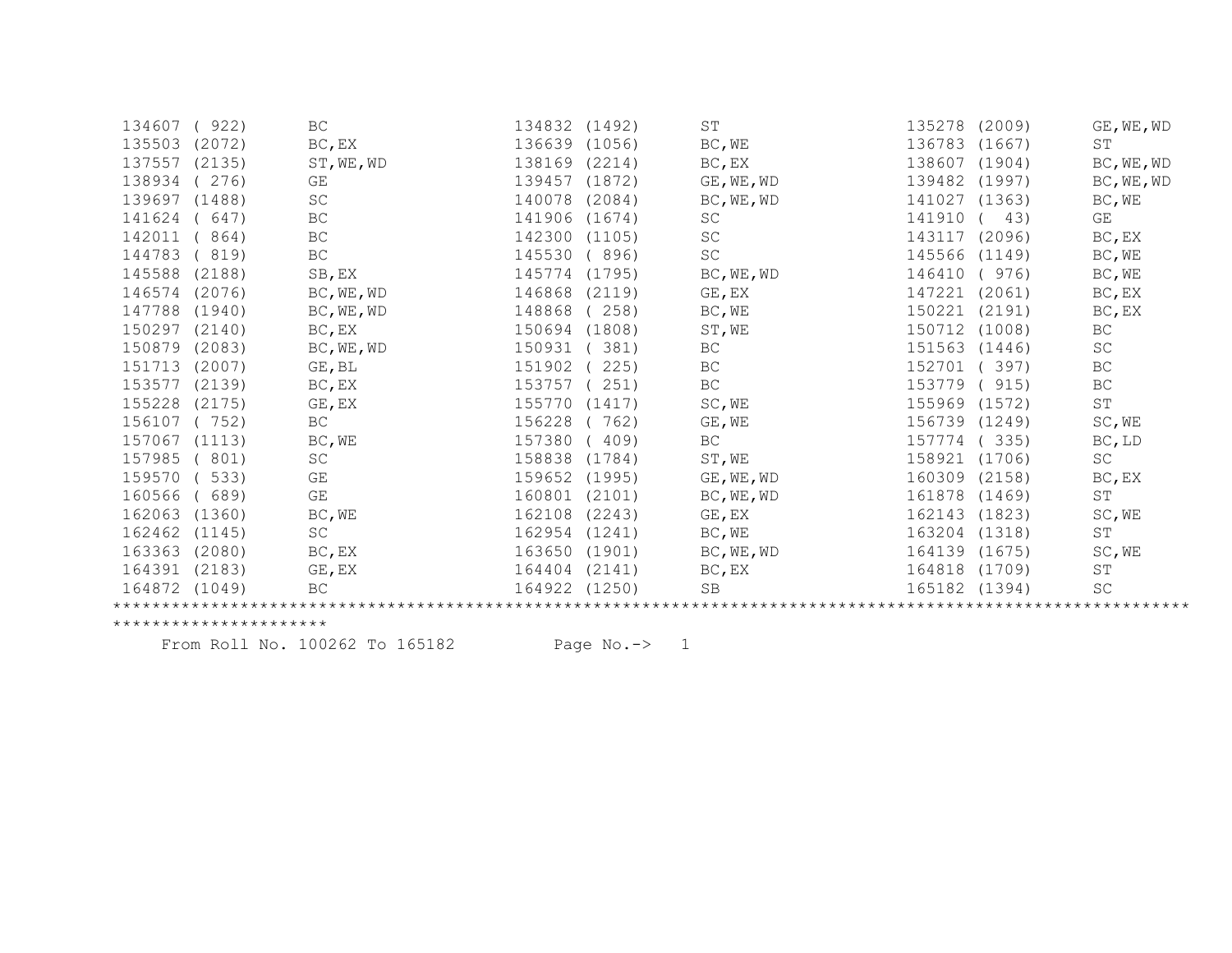| Date: 12/12/14<br>$PG:$ – | $\mathcal{L}$          |                      |               |                 | List of Selected Candidates (Revised-) for IInd Gr ( HINDI ) (Sec.Edu.Dept.) Exam-2011 |                 |        |                         |
|---------------------------|------------------------|----------------------|---------------|-----------------|----------------------------------------------------------------------------------------|-----------------|--------|-------------------------|
|                           |                        |                      |               |                 |                                                                                        |                 |        |                         |
|                           | ********************** |                      |               |                 |                                                                                        |                 |        |                         |
|                           | RollNo. (Merit)        | Category             |               | RollNo. (Merit) | Category                                                                               | RollNo. (Merit) |        | Category                |
|                           |                        |                      |               |                 |                                                                                        |                 |        |                         |
|                           | ********************** |                      |               |                 |                                                                                        |                 |        |                         |
| 166304 (283)              |                        | <b>BC</b>            | 166393 (2097) |                 | BC, EX                                                                                 | 166490 (1291)   |        | <b>SB</b>               |
| 166555 (857)              |                        | GE                   | 166981        | 57)             | BC, WE                                                                                 | 167824          | (2209) | BC, EX                  |
| 168240 (1634)             |                        | SC                   | 168641 (1844) |                 | BC, WE, WD                                                                             | 175664          | (1806) | TSP-ST                  |
| 175938 (1877)             |                        | TSP-ST               | 176706 ( 539) |                 | BC, LD                                                                                 | 176749 (2018)   |        | TSP-ST, WE              |
| 176892 (1900)             |                        | TSP-ST, WE           | 177391 (1898) |                 | TSP-ST, WE                                                                             | 177876 (1920)   |        | TSP-ST                  |
| 179212 (1922)             |                        | TSP-ST               | 179702 (1937) |                 | TSP-ST, WE                                                                             | 179778          | (1948) | TSP-ST                  |
| 179846 (1868)             |                        | TSP-ST               | 179915 (1876) |                 | TSP-ST                                                                                 | 180023          | (1861) | TSP-ST                  |
| 180106 (1890)             |                        | TSP-ST               | 180477 (1875) |                 | TSP-ST, LD                                                                             | 180608          | (1925) | TSP-ST                  |
| 180853 (1891)             |                        | TSP-ST               | 181541 (1896) |                 | TSP-ST                                                                                 | 181709 (1895)   |        | TSP-ST                  |
| 181780 (1886)             |                        | TSP-ST               | 181885 (1903) |                 | TSP-SC, WE                                                                             | 182214 (1990)   |        | TSP-ST, WE              |
| 182234 (1857)             |                        | TSP-ST               | 182259 (1961) |                 | TSP-ST                                                                                 | 182836 (1874)   |        | TSP-SC                  |
| 183658 (1959)             |                        | TSP-ST               | 183791 (962)  |                 | <b>BC</b>                                                                              | 184074 (1691)   |        | TSP-ST                  |
| 184603 (1957)             |                        | TSP-ST               | 185350 (1500) |                 | TSP-ST                                                                                 | 185565 (1939)   |        | TSP-ST                  |
| 185759 (1883)             |                        | TSP-ST               | 187106 (1975) |                 | TSP-ST, WE                                                                             | 187804 (2235)   |        | BC, EX                  |
| 187838 (1984)             |                        | TSP-ST, WE           | 188624 (1910) |                 | TSP-ST                                                                                 | 189471 (1915)   |        | TSP-ST, WE              |
| 189514 (1931)             |                        | TSP-ST               | 189613 (1950) |                 | TSP-ST                                                                                 | 195163 (1507)   |        | SC, WE                  |
| 195309 (1272)             |                        | ST                   | 195493 (2022) |                 | GE, WE, WD                                                                             | 195556 (1767)   |        | $\operatorname{ST}$     |
| 195802 (1598)             |                        | ST                   | 196249 (2005) |                 | BC, WE, WD                                                                             | 196270          | (778)  | <b>BC</b>               |
| 196508 (1516)             |                        | $\mbox{S}\,\mbox{T}$ | 196909 (721)  |                 | GE, WE                                                                                 | 197984 (908)    |        | $\operatorname{BC}$     |
| 198095 (1723)             |                        | SC, WE               | 198491 (891)  |                 | BC                                                                                     | 198519 (383)    |        | GE, WE                  |
| 198573 (2163)             |                        | GE, EX               | 198721 (427)  |                 | <b>BC</b>                                                                              | 199199 (139)    |        | GE                      |
| 199395 (820)              |                        | $\operatorname{BC}$  | 199641        | (442)           | BC                                                                                     | 199902 (1549)   |        | ST                      |
| 199928                    | (602)                  | $\operatorname{BC}$  | 200327 (768)  |                 | GE, WE                                                                                 | 201152 (1082)   |        | $\operatorname{BC}$     |
| 201550 (1409)             |                        | ST, WE               | 201551 (1798) |                 | SC, WE                                                                                 | 205162 (213)    |        | $\operatorname{BC}$     |
| 205189 (1881)             |                        | BC, WE, DV           | 205223        | (530)           | GE                                                                                     | 205323          | (244)  | GE                      |
| 205324 (1705)             |                        | $\operatorname{SC}$  | 205520 (1869) |                 | BC, EX                                                                                 | 205745 (1125)   |        | $\operatorname{BC}$     |
| 206102 (321)              |                        | $\operatorname{BC}$  | 206260 (1641) |                 | SC                                                                                     | 206285          | (629)  | $\mathbb{G}\mathcal{E}$ |
| 206567 ( 652)             |                        | $\operatorname{BC}$  | 206577 (1109) |                 | <b>BC</b>                                                                              | 206833          | 13)    | $\operatorname{SC}$     |
| 207004                    | (549)                  | GE                   | 207006        | (165)           | BC                                                                                     | 207194 (2017)   |        | BC, WE, WD              |
| 207357 (1240)             |                        | BC                   | 207630        | (567)           | GE                                                                                     | 208118          | 35)    | <b>BC</b>               |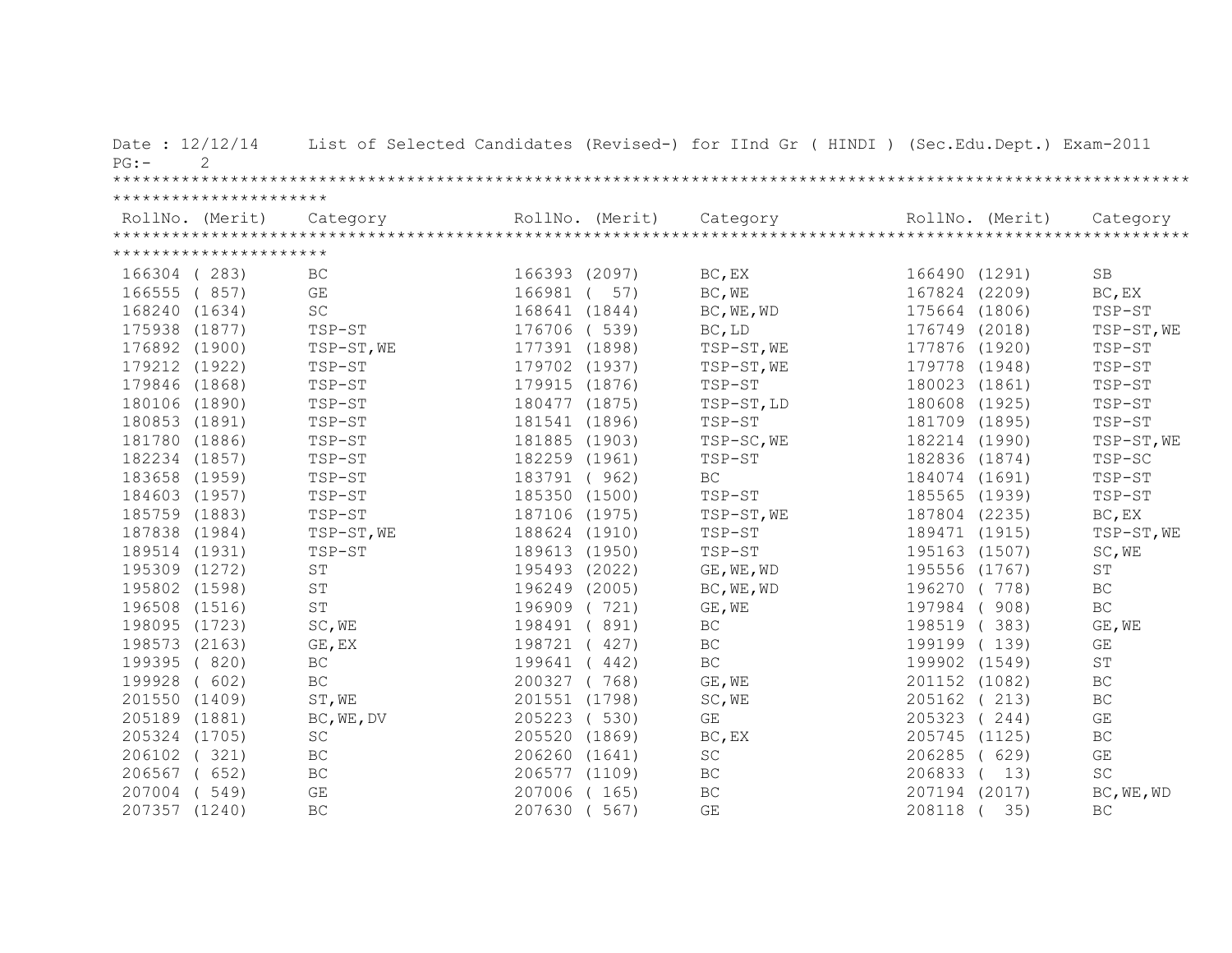| 208209<br>(1045) | BC                  | 208423<br>(1205) | BC, WE              | 208448<br>(1198) | BC                  |
|------------------|---------------------|------------------|---------------------|------------------|---------------------|
| 208522<br>(1321) | BC, WE              | 208728<br>146)   | BC                  | 208991<br>349)   | BC                  |
| 209000<br>(1970) | SC, BL              | 209033<br>(1231) | <b>BC</b>           | 209056<br>263)   | GE, WE              |
| 209062<br>311)   | BC                  | 209075<br>984)   | BC                  | 781)<br>209158   | BC                  |
| 209241<br>677)   | BC, WE              | 209361<br>847)   | BC                  | 209513<br>(1043) | BC                  |
| 209518<br>220)   | GE                  | 209542<br>84)    | GE                  | 209655<br>367)   | GE                  |
| 209717<br>486)   | BC, WE              | 209751<br>(1042) | BC                  | 210045<br>(1264) | BC, WE              |
| 210209<br>152)   | BC                  | 210383<br>154)   | $\operatorname{BC}$ | 210635<br>336)   | BC                  |
| 142)<br>210780   | BC                  | 210792<br>638)   | BC, WE              | 210827<br>51)    | <b>SC</b>           |
| 210834<br>269)   | SC                  | 211301<br>(1398) | SC                  | 211615<br>(1064) | BC                  |
| 211656<br>692)   | BC                  | 211693<br>(1694) | SC                  | 211834<br>86)    | GE                  |
| 211847<br>(1719) | SC                  | 211959<br>964)   | BC                  | 212024<br>260)   | $\operatorname{BC}$ |
| 212181<br>(1560) | SC                  | 212201<br>193)   | BC                  | 212203<br>151)   | BC                  |
| 212369<br>731)   | GE, WE              | 212626<br>999)   | BC                  | 212724<br>(1022) | BC, WE              |
| 212820<br>563)   | $\operatorname{BC}$ | 212950<br>387)   | BC                  | 212953<br>(499)  | BC, WE              |
| 213309<br>574)   | $\operatorname{BC}$ | 213354<br>(1046) | SC                  | 213609<br>(1905) | BC, WE, WD          |
| 213890<br>(1219) | $\operatorname{BC}$ | 214095<br>946)   | BC                  | 214110<br>(1244) | BC                  |
| 214129<br>904)   | BC, WE              | 214299<br>751)   | BC                  | 214613<br>895)   | SC                  |
| 216752<br>590)   | BC                  | 217047<br>(1361) | SC                  | 217149<br>(1787) | SC, WE              |
| 217172<br>184)   | BC                  | 217370<br>492)   | GE                  | 217571<br>(1227) | SB, LD              |
| 217647<br>(2200) | SC, WE, WD          | 217807<br>763)   | GE                  | 218256<br>396)   | $\operatorname{SB}$ |
| 218439<br>554)   | BC                  | 218856<br>(1023) | BC                  | 219071<br>583)   | BC, WE              |
| 219100<br>440)   | GE                  | 219316<br>950)   | GE, WE              | 220312<br>100)   | GE                  |
| 220436<br>748)   | GE                  | 220786<br>460)   | GE                  | 221234<br>412)   | GE                  |
| (1091)<br>221411 | SC                  | 221512<br>(1742) | SC                  | 257)<br>221672   | SB                  |
| 221729<br>(2228) | BC, EX              | 222087<br>(2154) | SC, WE, WD          | 222354<br>992)   | <b>SB</b>           |
|                  |                     |                  |                     |                  |                     |

From Roll No. 166304 To 222354 Page No.-> 2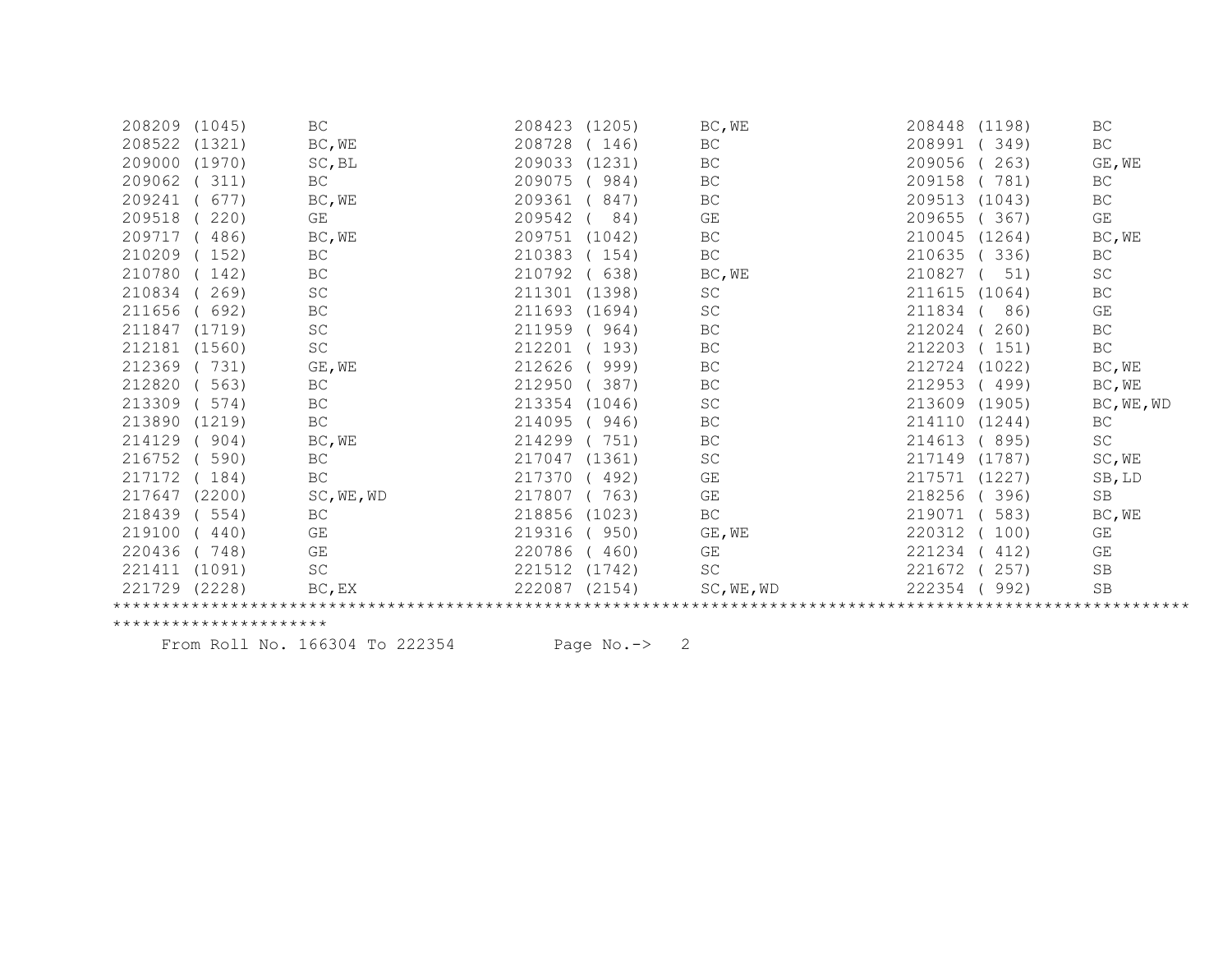| Date: 12/12/14<br>3<br>$PG: -$ |                        |                     |               |                 | List of Selected Candidates (Revised-) for IInd Gr ( HINDI ) (Sec.Edu.Dept.) Exam-2011 |                 |        |                             |
|--------------------------------|------------------------|---------------------|---------------|-----------------|----------------------------------------------------------------------------------------|-----------------|--------|-----------------------------|
|                                |                        |                     |               |                 |                                                                                        |                 |        |                             |
|                                | ********************** |                     |               |                 |                                                                                        |                 |        |                             |
| RollNo. (Merit)                |                        | Category            |               | RollNo. (Merit) | Category                                                                               | RollNo. (Merit) |        | Category                    |
|                                |                        |                     |               |                 |                                                                                        |                 |        |                             |
|                                | ********************** |                     |               |                 |                                                                                        |                 |        |                             |
| 223130 (178)                   |                        | GE                  | 223545 (945)  |                 | BC                                                                                     | 223870 (113)    |        | BC                          |
| 223953 (2178)                  |                        | BC, EX              | 223999 (1899) |                 | GE, WE, WD                                                                             | 224193          | 206)   | GE                          |
| 224212 (1287)                  |                        | <b>SB</b>           | 224754 (1120) |                 | SC                                                                                     | 224922          | 729)   | BC                          |
| 225814                         | (987)                  | $\operatorname{BC}$ | 226053 (636)  |                 | GE                                                                                     | 226405          | (1341) | BC, WE                      |
| 226916 (2241)                  |                        | BC, EX              | 227176 (2124) |                 | BC, EX                                                                                 | 227495          | (515)  | BC, WE                      |
| 228048 (2208)                  |                        | BC, EX              | 228171 (133)  |                 | <b>BC</b>                                                                              | 228858          | (841)  | GE                          |
| 229045 (270)                   |                        | GE, WE              | 229272 (1499) |                 | SC                                                                                     | 229666 (1306)   |        | SC, WE                      |
| 229759 (1978)                  |                        | GE, WE, WD          | 229798        | (844)           | SB                                                                                     | 230378 (1127)   |        | BC, WE                      |
| 230662 ( 614)                  |                        | BC                  | 231378        | (687)           | BC                                                                                     | 231907 (1609)   |        | SC, WE                      |
| 232081 (147)                   |                        | BC, WE              | 232678        | (839)           | $\operatorname{BC}$                                                                    | 232691 (1038)   |        | BC                          |
| 233135 (1290)                  |                        | BC, WE              | 233409 (1603) |                 | ST                                                                                     | 233465          | (615)  | $\operatorname{BC}$         |
| 233510 (2151)                  |                        | SC, WE, WD          | 233722 (1762) |                 | ST                                                                                     | 234049          | (822)  | GE, WE                      |
| 234233 (714)                   |                        | BC                  | 234748 (2169) |                 | BC, EX                                                                                 | 234894 (1359)   |        | <b>SB</b>                   |
| 235047 (357)                   |                        | GE                  | 235234 (1921) |                 | BC, BL, LD                                                                             | 235252 (2232)   |        | BC, EX                      |
| 235637 ( 991)                  |                        | SB                  | 235819 (2250) |                 | GE, EX                                                                                 | 235847 (1047)   |        | BC                          |
| 236155 (                       | 670)                   | GE, WE              | 236437 (700)  |                 | GE                                                                                     | 236472 (963)    |        | SB                          |
| 236569 (282)                   |                        | GE                  | 236608 (1595) |                 | SC                                                                                     | 237172 (1184)   |        | BC                          |
| 237397 (1439)                  |                        | $\operatorname{SC}$ | 237578 (2041) |                 | BC, EX, LD                                                                             | 237942          | (428)  | BC, LD                      |
| 238313 (1009)                  |                        | SC                  | 238674 (1226) |                 | BC                                                                                     | 239912          | (717)  | GE                          |
| 245070 (1028)                  |                        | $\operatorname{BC}$ | 245318 (2113) |                 | BC, EX                                                                                 | 245511 (1097)   |        | $\operatorname{BC}$         |
| 245621 (2229)                  |                        | BC, EX              | 245643 (1156) |                 | $\operatorname{BC}$                                                                    | 246023 (405)    |        | GE, WE                      |
| 247984 (1441)                  |                        | GE, WE, DV          | 248272 (1261) |                 | SC                                                                                     | 248864 (1436)   |        | ST                          |
| 249421 (1893)                  |                        | BC, WE, WD          | 249742 (1223) |                 | $\operatorname{BC}$                                                                    | 250566 (1319)   |        | $\protect\operatorname{SC}$ |
| 250596 (1797)                  |                        | SC, WE              | 250726 (1335) |                 | SB                                                                                     | 250855 (124)    |        | $\mathbb{G}\mathcal{E}$     |
| 251051 ( 407)                  |                        | $\operatorname{SC}$ | 251384 (1433) |                 | SC                                                                                     | 252687 (458)    |        | BC, WE                      |
| 253499 (1201)                  |                        | BC, WE              | 253732 (1853) |                 | GE, WE, DV                                                                             | 254176 (1349)   |        | GE, WE, DV                  |
| 254216 (1158)                  |                        | BC, WE              | 254226        | (925)           | $\operatorname{BC}$                                                                    | 255720          | (468)  | $\operatorname{BC}$         |
| 255814 (1506)                  |                        | $\operatorname{ST}$ | 256488 (1114) |                 | BC                                                                                     | 256847 (1998)   |        | SC, WE, DV                  |
| 257105 (348)                   |                        | GE                  | 260212 (315)  |                 | BC, WE, LD                                                                             | 260217 ( 457)   |        | <b>BC</b>                   |
| 260241                         | 56)                    | BC                  | 260517 (2090) |                 | BC, WE, WD                                                                             | 260904 (2050)   |        | GE, WE, WD                  |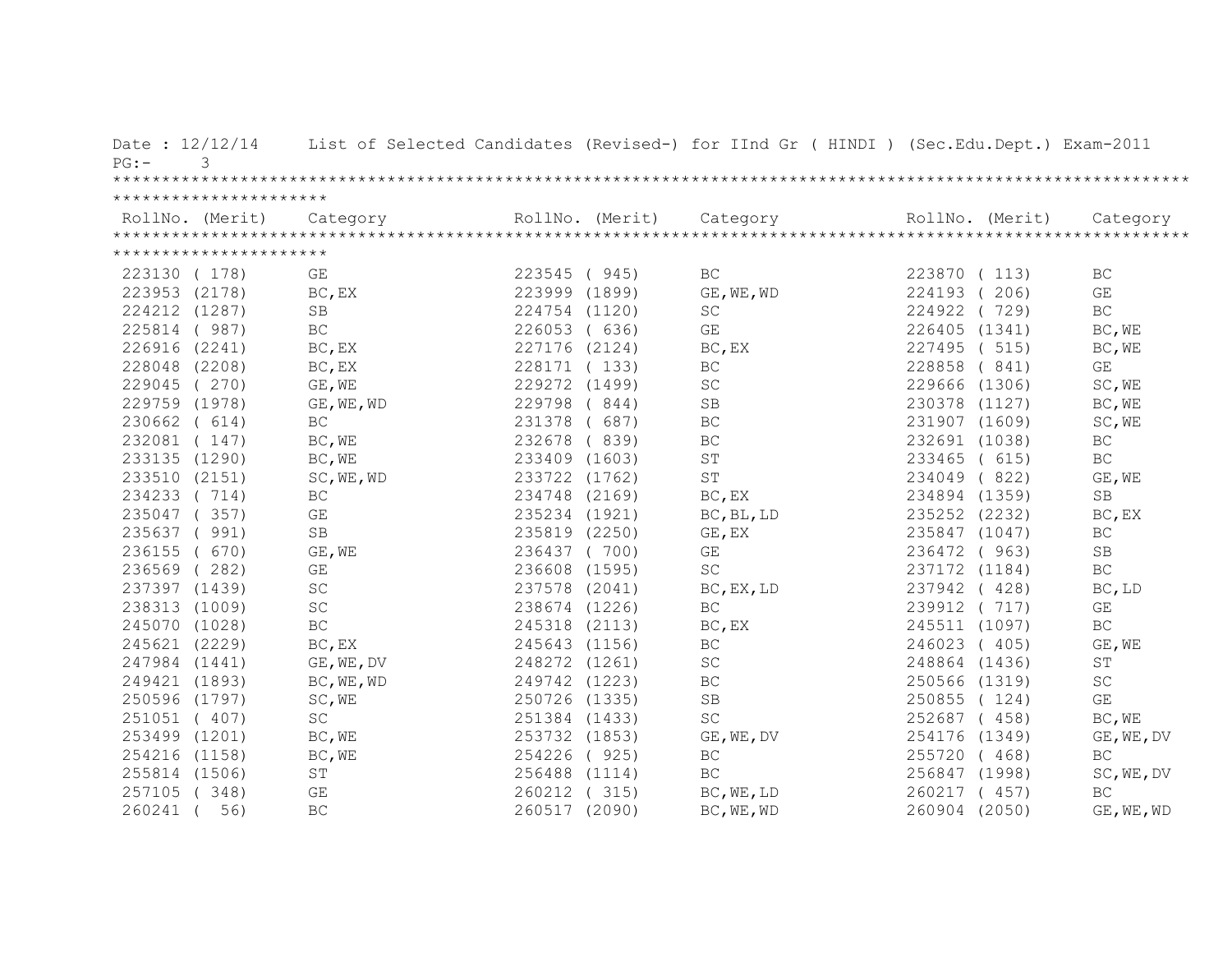| 260907<br>433)   | GE                  | 261098<br>(1274) | BC, WE              | 261386<br>271)   | BC                  |
|------------------|---------------------|------------------|---------------------|------------------|---------------------|
| 261996<br>(1907) | GE, WE, WD          | 262012<br>(1993) | BC, BL              | 262128<br>164)   | $\operatorname{BC}$ |
| 262232<br>(1203) | BC, WE              | 262284<br>170)   | BC                  | 262362<br>(1122) | BC                  |
| 262420<br>21)    | BC, WE              | 262542<br>365)   | BC                  | 262908<br>262)   | $\operatorname{BC}$ |
| 262937<br>(1852) | BC, WE, WD          | 263343<br>109)   | BC                  | 263399<br>156)   | GE, WE              |
| 263408<br>329)   | BC                  | 263422<br>823)   | BC                  | 263465<br>198)   | GE                  |
| 263659<br>188)   | $\operatorname{BC}$ | 263877<br>611)   | GE                  | 264062<br>246)   | BC, WE              |
| 264087<br>938)   | BC, WE              | 264089<br>(1083) | $\operatorname{BC}$ | 264152<br>68)    | $\operatorname{BC}$ |
| 264163<br>678)   | GE, WE              | 264167<br>(1209) | BC                  | 264467<br>722)   | BC, WE              |
| 264508<br>256)   | <b>BC</b>           | 264773<br>989)   | BC, WE              | 264856<br>(1740) | SC                  |
| 264916<br>(1952) | GE, WE, WD          | 265293<br>(1840) | SC, WE              | 265340<br>853)   | BC, WE              |
| 265606<br>(1818) | SC, WE              | 265717<br>54)    | GE                  | 265767<br>317)   | GE, WE              |
| 265957<br>(1062) | $\operatorname{BC}$ | 266023<br>(2024) | BC, WE, WD          | 266039<br>166)   | BC                  |
| 37)<br>266263    | BC                  | 266416<br>129)   | BC                  | 266514<br>(1063) | BC                  |
| 266698<br>(1391) | SC                  | 266988<br>23)    | $\operatorname{BC}$ | 267718<br>(1275) | $\operatorname{SC}$ |
| 267830<br>782)   | ST                  | 267913<br>(1011) | $\operatorname{BC}$ | 268078<br>201)   | $BC$ , LD           |
| 268081<br>91)    | BC                  | 268095<br>540)   | GE, WE              | 268216<br>855)   | BC                  |
| 268249<br>80)    | SC                  | 268257<br>374)   | BC                  | 268450<br>216)   | BC                  |
| 269003<br>(2109) | BC, WE, WD          | 269062<br>(1460) | SC                  | 269368<br>(1483) | SC                  |
| 269780<br>(179)  | $\operatorname{BC}$ | 269895<br>568)   | BC                  | 269974<br>(1041) | $\operatorname{BC}$ |
| 270049<br>(1053) | $\operatorname{BC}$ | 270224<br>11)    | BC                  | 270297<br>(1515) | ST                  |
| 270485<br>(192)  | GE                  | 270555<br>(1382) | SC                  | 270696<br>500)   | BC                  |
| 270975<br>(1862) | ST, WE              | 270984<br>(1142) | BC                  | 271180<br>83)    | GE, WE              |
| (1810)<br>271184 | SC, WE              | 271281<br>108)   | GE                  | 271301<br>41)    | BC                  |
| 271390 (1220)    | $\operatorname{BC}$ | 271554<br>312)   | BC                  | 271641<br>742)   | BC                  |
| 271668<br>10)    | BC                  | 271900<br>181)   | BC, WE              | 271936<br>608)   | BC                  |
|                  |                     |                  |                     |                  |                     |
|                  |                     |                  |                     |                  |                     |

From Roll No. 223130 To 271936 Page No.-> 3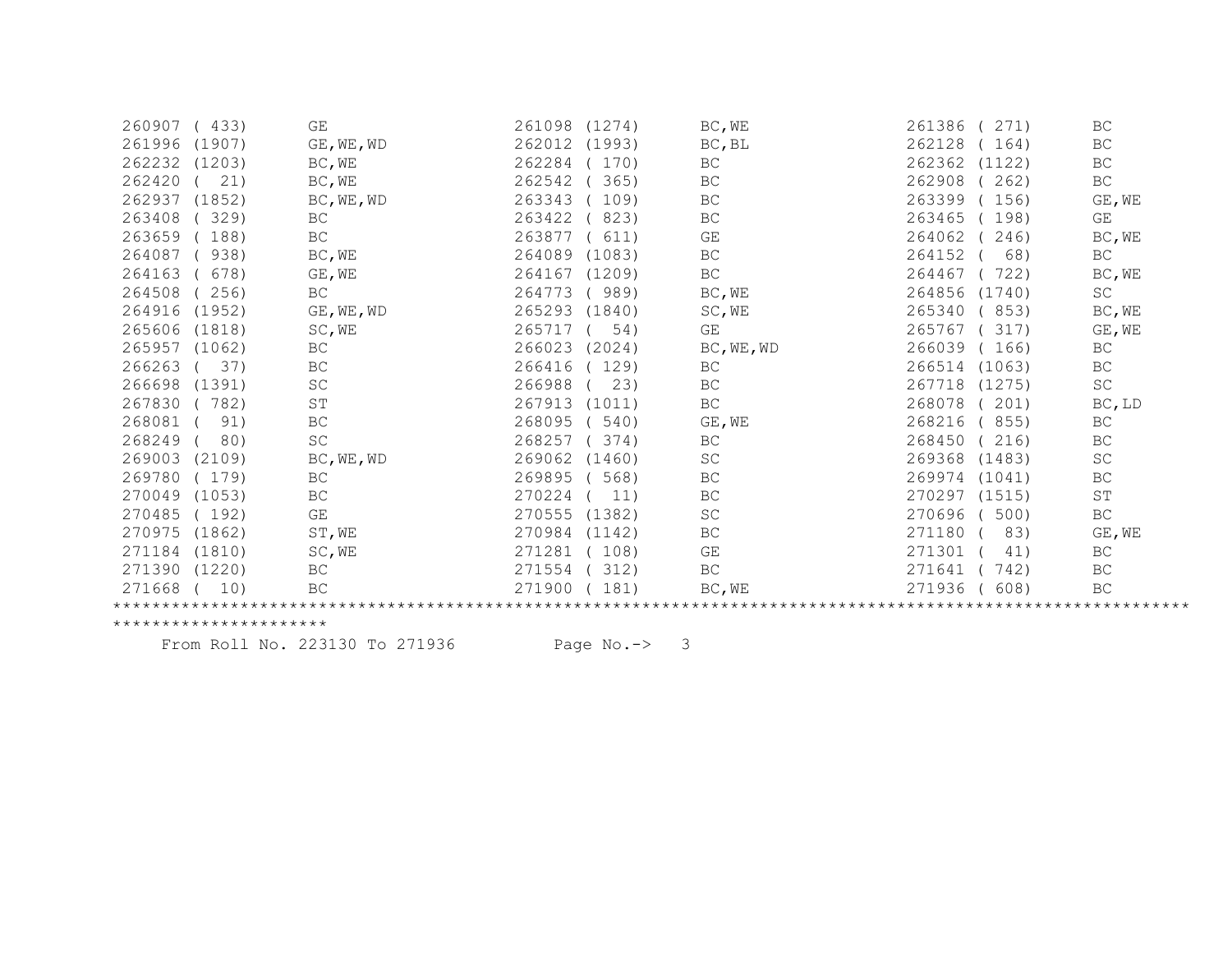| Date: $12/12/14$<br>$PG: -$<br>4 |                         |               |                 | List of Selected Candidates (Revised-) for IInd Gr ( HINDI ) (Sec.Edu.Dept.) Exam-2011 |                  |                         |
|----------------------------------|-------------------------|---------------|-----------------|----------------------------------------------------------------------------------------|------------------|-------------------------|
|                                  |                         |               |                 |                                                                                        |                  |                         |
| **********************           |                         |               |                 |                                                                                        |                  |                         |
|                                  |                         |               | RollNo. (Merit) |                                                                                        | RollNo. (Merit)  |                         |
| **********************           |                         |               |                 |                                                                                        |                  |                         |
| 272146 (1731)                    | BC, WE, WD              | 272235 ( 921) |                 | BC                                                                                     | 272242<br>39)    | BC                      |
| 272586 (1403)                    | SC                      | 272729        | 538)            | BC, WE                                                                                 | (1563)<br>272736 | <b>SC</b>               |
| 272746<br>(918)                  | $\operatorname{BC}$     | 272910        | (856)           | $\operatorname{BC}$                                                                    | 273006<br>(483)  | $\mathbb{G}\mathcal{E}$ |
| 273018 (1478)                    | <b>SC</b>               | 273032 (1569) |                 | ST                                                                                     | 273130<br>(607)  | <b>BC</b>               |
| 273225<br>(1828)                 | BC, WE, WD              | 273294 (741)  |                 | BC                                                                                     | 273505 (1140)    | BC, WE                  |
| 273595 (1010)                    | GE, WE                  | 273848        | (875)           | $\mathbb{G}\mathcal{E}$                                                                | 273872 (1729)    | SC, WE                  |
| 273921 (384)                     | BC, WE                  | 274116        | (676)           | BC, WE                                                                                 | 274198<br>(585)  | <b>BC</b>               |
| 274738<br>(411)                  | BC, WE                  | 274797 (1239) |                 | BC                                                                                     | 274828<br>(273)  | GE, WE                  |
| 275018<br>(589)                  | BC, WE                  | 275260 (2144) |                 | SC, WE, WD                                                                             | 275744 (1102)    | BC                      |
| 275840 (771)                     | GE                      | 276015 (746)  |                 | GE                                                                                     | 276116<br>(825)  | BC                      |
| 276140 ( 575)                    | BC                      | 276333 (274)  |                 | <b>BC</b>                                                                              | 280051<br>(561)  | GE                      |
| 280169 (248)                     | ST                      | 280252 (1511) |                 | ST                                                                                     | 280312<br>(663)  | GE                      |
| 280400 (2165)                    | ST, WE, WD              | 280626 (735)  |                 | GE                                                                                     | 281037 (1592)    | ST                      |
| 281318 (2047)                    | GE, BL                  | 281648 (1986) |                 | BC, WE, WD                                                                             | 281894 (1819)    | GE, WE, DV              |
| 281940 (2087)                    | BC, WE, WD              | 282159 ( 910) |                 | $\operatorname{BC}$                                                                    | 282362 (2189)    | SC, WE, WD              |
| 282505 (267)                     | $\mathbb{G}\mathcal{E}$ | 283821 (2190) |                 | ST, WE, WD                                                                             | 284188 (1827)    | ST, WE                  |
| 284671 (1178)                    | BC                      | 284727 (1458) |                 | ST                                                                                     | 285029 (1605)    | ST                      |
| 285646 (1276)                    | $\mbox{S}\,\mbox{T}$    | 285672 (2025) |                 | BC, BL                                                                                 | 285914 (1085)    | $\operatorname{BC}$     |
| 287008 (1163)                    | $\operatorname{BC}$     | 287040 (1773) |                 | <b>ST</b>                                                                              | 287117 (<br>65)  | GE                      |
| 287121 (1752)                    | ST                      | 290027 (882)  |                 | GE, WE                                                                                 | 290119<br>(2052) | GE, WE, WD              |
| 290545 (2167)                    | BC, EX                  | 290955        | (195)           | GE, WE                                                                                 | (556)<br>291049  | GE                      |
| 291175 (2115)                    | GE, EX                  | 291440 (1257) |                 | SC, WE                                                                                 | (821)<br>292053  | GE, WE                  |
| 292332 (772)                     | BC                      | 292596 (1284) |                 | BC, WE                                                                                 | 293365 (1824)    | GE, WE, DV              |
| 293710<br>(650)                  | GE, WE                  | 294266        | (327)           | $\operatorname{BC}$                                                                    | 294364<br>46)    | GE                      |
| 294489<br>(157)                  | $\mathbb{G}\mathcal{E}$ | 295679 (1040) |                 | BC, WE                                                                                 | 296111<br>(565)  | GE, WE                  |
| 300010<br>(1039)                 | $\operatorname{BC}$     | 300030 (1228) |                 | <b>BC</b>                                                                              | 301049<br>(1183) | BC, WE                  |
| 301510<br>6)                     | $\operatorname{BC}$     | 302046 (1554) |                 | $\operatorname{SC}$                                                                    | 302234 (1071)    | $\operatorname{SC}$     |
| 302968<br>(1277)                 | BC, WE                  | 303074 ( 640) |                 | GE                                                                                     | 303752<br>(484)  | $\operatorname{BC}$     |
| 303835<br>(2123)                 | GE, EX                  | 303928        | (1087)          | BC                                                                                     | 304078<br>(1463) | SC, WE                  |
| 304214<br>(340)                  | $\operatorname{BC}$     | 304219 (1406) |                 | $\operatorname{SC}$                                                                    | 304280<br>(505)  | BC, WE                  |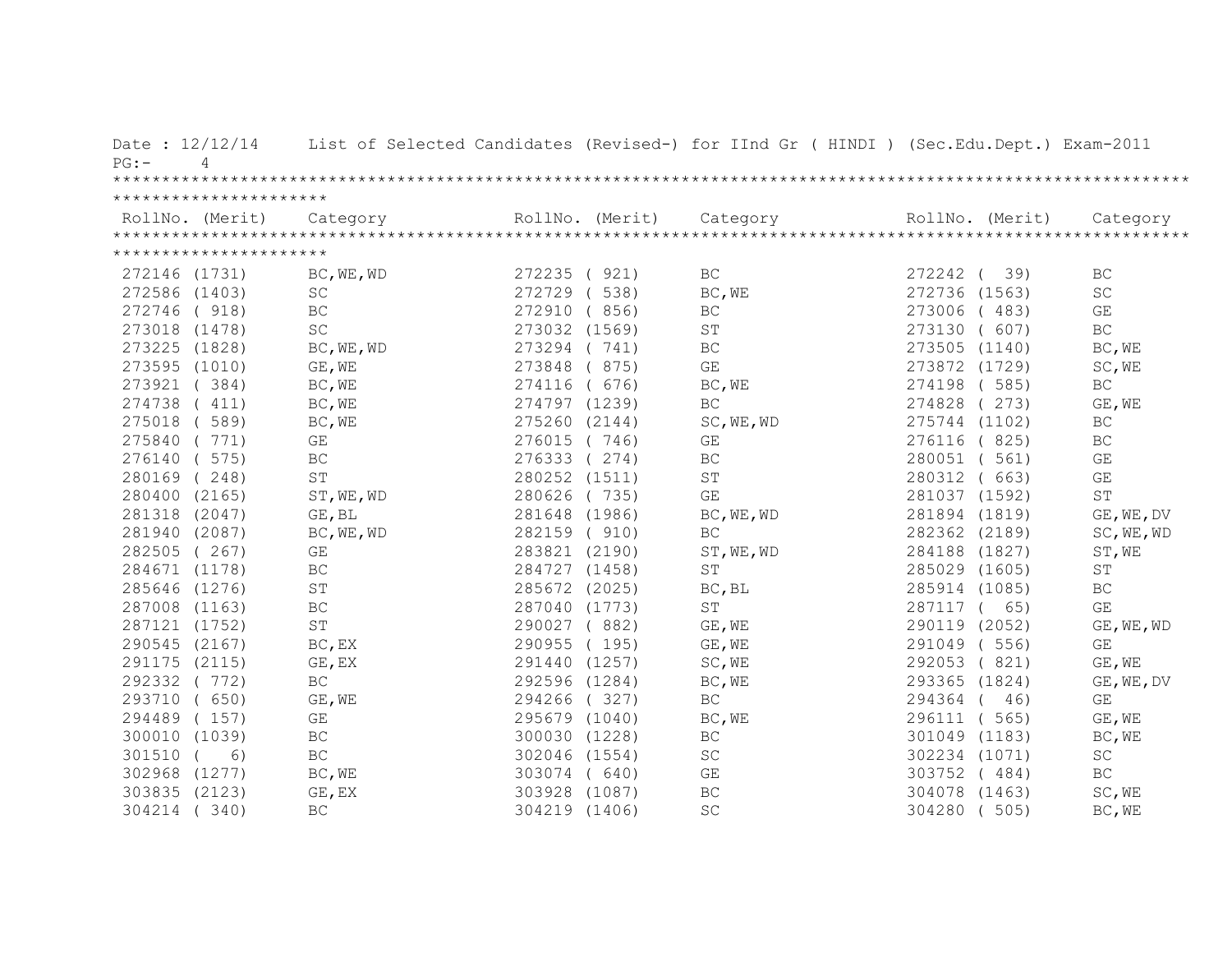| 304328        | 974)   | BC, WE              | 304342 | (277)  | GE                   | 304580 | (2026) | BC, WE, WD          |
|---------------|--------|---------------------|--------|--------|----------------------|--------|--------|---------------------|
| 305046        | (2215) | SC, EX              | 305237 | (2112) | BC, WE, WD           | 305337 | (1467) | ST                  |
| 305546        | 831)   | $\operatorname{BC}$ | 305629 | (1060) | BC, WE               | 305790 | (1739) | $\operatorname{SC}$ |
| 307050        | 79)    | $\operatorname{BC}$ | 307099 | 996)   | BC                   | 307125 | 605)   | GE, WE              |
| 307323        | 664)   | BC                  | 307429 | 63)    | $\operatorname{BC}$  | 307450 | 673)   | BC                  |
| 307491        | (122)  | GE                  | 307500 | 846)   | BC, WE               | 307634 | (1522) | SC                  |
| 307852        | (1812) | BC, WE, DV          | 307960 | (1312) | BC, WE               | 308144 | (2044) | BC, WE, WD          |
| 308268        | (2246) | SB, EX              | 308472 | 969)   | BC                   | 308477 | 527)   | BC                  |
| 308789        | (793)  | $\operatorname{BC}$ | 308872 | (2156) | BC, EX               | 309354 | 449)   | ВC                  |
| 309424 (1662) |        | SC                  | 310051 | (1186) | BC                   | 310106 | (2104) | BC, WE, WD          |
| 310108        | (2056) | BC, WE, WD          | 310272 | 363)   | BC                   | 310278 | (1356) | BC, WE              |
| 310843        | (651)  | GE                  | 311062 | 207)   | BC                   | 311480 | (506)  | $\operatorname{BC}$ |
| 311654        | 734)   | BC                  | 311875 | (1733) | SC                   | 312366 | (1096) | BC                  |
| 312473 (1412) |        | SC                  | 312486 | (1051) | BC, LD               | 312675 | (1590) | SC                  |
| 313252        | (390)  | $\operatorname{BC}$ | 313421 | (2075) | BC, WE, WD           | 313584 | (1452) | $\operatorname{SC}$ |
| 313654 (1296) |        | BC, WE              | 313846 | (1618) | SC                   | 313856 | 9)     | BC                  |
| 314126        | (862)  | GE, WE              | 314146 | 733)   | $\operatorname{BC}$  | 314302 | 766)   | BC, WE              |
| 314334 (1304) |        | BC, WE              | 320278 | (1351) | SΤ                   | 320862 | 102)   | GE                  |
| 321081        | (485)  | ST                  | 321849 | (1358) | SB                   | 321880 | (1035) | BC, WE              |
| 322222        | (1837) | ST, WE              | 322486 | (1678) | $\operatorname{ST}$  | 322515 | (2048) | GE, BL              |
| 322595        | (2170) | ST, WE, WD          | 322710 | (379)  | $\mbox{S}\,\mbox{T}$ | 322761 | (330)  | GE                  |
| 323927        | (1222) | BC                  | 324351 | (1322) | BC, WE               | 324618 | (1652) | ST                  |
| 324810        | (1289) | BC, WE              | 324823 | (1586) | ST                   | 324878 | (2118) | ST, WE, WD          |
| 325061        | (1375) | ST                  | 325654 | (1279) | <b>SB</b>            | 325720 | (1878) | BC, WE, DV          |
| 326122        | (1704) | ST                  | 326255 | 489)   | GE                   | 326353 | (1352) | SB, WE              |
| 326440        | (2217) | GE, EX              | 326881 | 811)   | GE                   | 326949 | 191)   | GE                  |
|               |        |                     |        |        |                      |        |        |                     |

From Roll No. 272146 To 326949 Page No.-> 4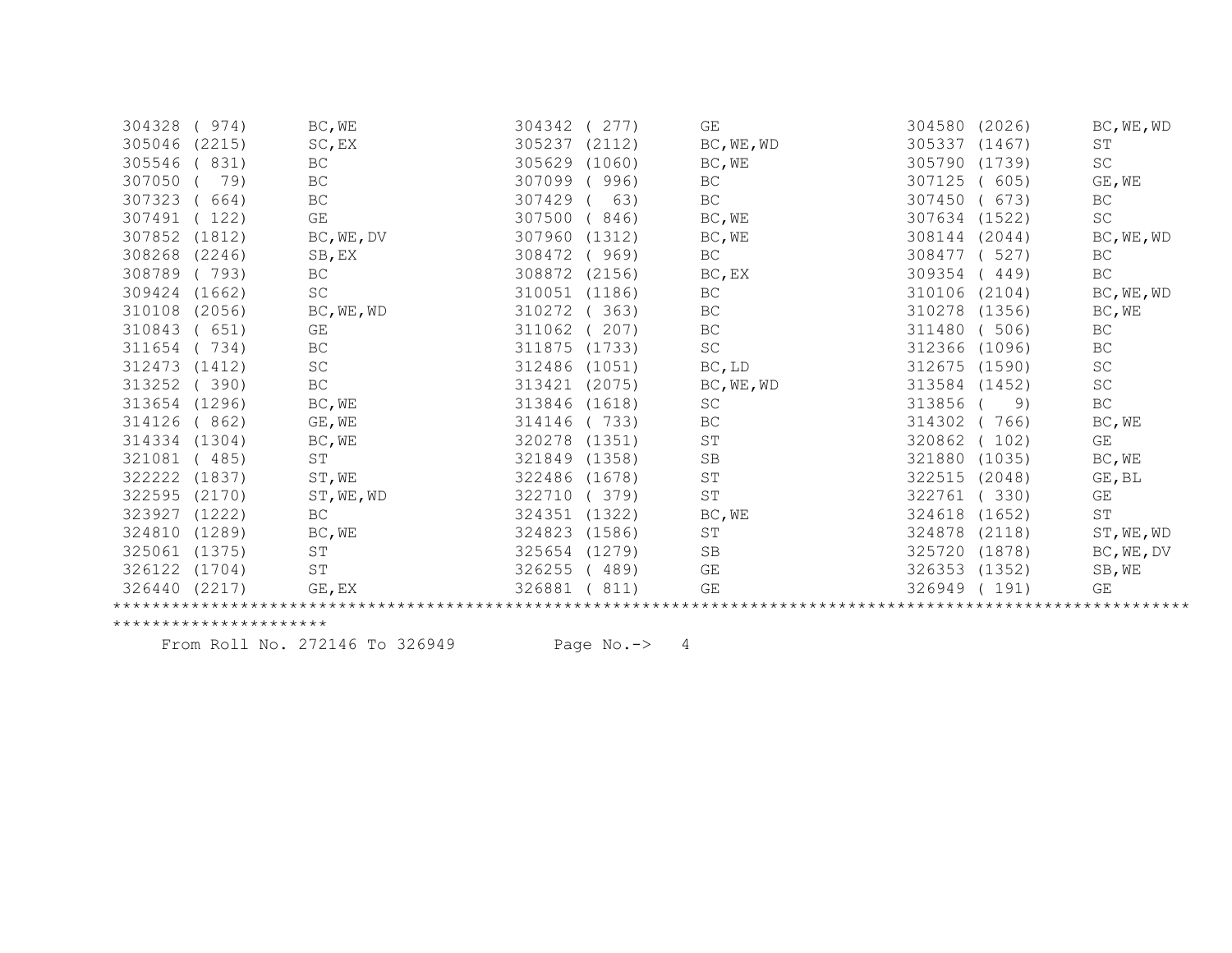| Date: 12/12/14<br>PG: | 5                      |                         |               |                 | List of Selected Candidates (Revised-) for IInd Gr ( HINDI ) (Sec.Edu.Dept.) Exam-2011 |               |                 |                     |
|-----------------------|------------------------|-------------------------|---------------|-----------------|----------------------------------------------------------------------------------------|---------------|-----------------|---------------------|
|                       |                        |                         |               |                 |                                                                                        |               |                 |                     |
|                       | ********************** |                         |               |                 |                                                                                        |               |                 |                     |
|                       | RollNo. (Merit)        | Category                |               | RollNo. (Merit) | Category                                                                               |               | RollNo. (Merit) | Category            |
|                       |                        |                         |               |                 |                                                                                        |               |                 |                     |
|                       | ********************** |                         |               |                 |                                                                                        |               |                 |                     |
| 327020 ( 973)         |                        | <b>BC</b>               | 327254 (594)  |                 | GE                                                                                     | 327301 (1432) |                 | <b>ST</b>           |
| 327356 (1611)         |                        | ST, WE                  | 327498 (1658) |                 | ST, WE                                                                                 | 327531 (1503) |                 | $\mbox{ST}$         |
| 327631 (1396)         |                        | $\texttt{ST,WE}$        | 327998        | (1768)          | ST                                                                                     | 328028 (2100) |                 | TSH-ST              |
| 328117 (2019)         |                        | SB, BL                  | 328465        | (665)           | BC                                                                                     | 328773 (1802) |                 | ST, WE              |
| 329410                | (378)                  | BC, WE                  | 329598        | (658)           | GE                                                                                     | 329605 (1822) |                 | ST, WE              |
| 329608                | (1447)                 | ST                      | 329649 (1451) |                 | <b>ST</b>                                                                              | 330143        | (463)           | <b>ST</b>           |
| 330200                | (1636)                 | ST                      | 330286 (1846) |                 | ST, WE                                                                                 | 330481 (1610) |                 | $\operatorname{SC}$ |
| 330484                | (439)                  | $\mathbb{G}\mathcal{E}$ | 330986 (1635) |                 | ST                                                                                     | 331095 (1514) |                 | $\operatorname{ST}$ |
| 331746 (1987)         |                        | BC, WE, WD              |               | 332177 (1623)   | ST                                                                                     | 332828        | (1299)          | SB, WE              |
| 332848 (1836)         |                        | ST, WE                  |               | 333114 (1749)   | ST                                                                                     | 333343        | (314)           | GE                  |
| 333379 (1271)         |                        | ST                      |               | 333446 (1357)   | ST                                                                                     | 333568 (1365) |                 | $\operatorname{ST}$ |
| 333697 (1221)         |                        | $\operatorname{BC}$     |               | 334081 (1428)   | ST                                                                                     | 334225 (1792) |                 | ST, WE              |
| 334260 (719)          |                        | $\operatorname{SC}$     |               | 334675 ( 22)    | SC                                                                                     | 334915 (1407) |                 | $\operatorname{ST}$ |
| 335061 (1777)         |                        | $\operatorname{ST}$     | 335493 (1692) |                 | ST                                                                                     | 335540 (1529) |                 | ST                  |
| 335869 (1324)         |                        | <b>ST</b>               | 335878 (1545) |                 | ST                                                                                     | 336921 (1111) |                 | $\operatorname{BC}$ |
| 336927 ( 671)         |                        | <b>ST</b>               | 337253 (264)  |                 | GE, WE                                                                                 | 337530 (1715) |                 | ST                  |
| 338196 (1936)         |                        | GE, WE, WD              | 338394 (      | 667)            | SC                                                                                     | 338497 (1190) |                 | BC                  |
| 338524 (1689)         |                        | ST                      | 338568        | 52)             | GE                                                                                     | 338672 (1232) |                 | SC                  |
| 338768 (1778)         |                        | <b>ST</b>               | 339013 (1252) |                 | ST                                                                                     | 339613        | (929)           | ST                  |
| 339755 (2081)         |                        | ST, WE, WD              | 340573 (1482) |                 | ST                                                                                     | 340771 (1766) |                 | ST                  |
| 340859 (788)          |                        | $\operatorname{BC}$     |               | 340983 (1556)   | ST, WE                                                                                 | 341003 (1486) |                 | ST, WE              |
| 341120 (1835)         |                        | ST, WE                  | 341199 (1625) |                 | $\mbox{ST}$                                                                            | 341227 (885)  |                 | ST                  |
| 341387 (1376)         |                        | $\operatorname{SC}$     | 341697 ( 570) |                 | GE                                                                                     | 341708 (1168) |                 | ST                  |
| 341924 (1385)         |                        | ST, WE                  | 342383 (816)  |                 | SB                                                                                     | 342637 (1454) |                 | ST                  |
| 345118 ( 519)         |                        | $\operatorname{BC}$     | 345234 (1415) |                 | $\operatorname{ST}$                                                                    | 345656 (529)  |                 | GE, WE              |
| 345729                | 24)                    | $\mathbb{G}\mathcal{E}$ | 345755 (982)  |                 | $\operatorname{BC}$                                                                    | 346320 (1909) |                 | GE, WE, WD          |
| 347502 (1015)         |                        | $\operatorname{BC}$     |               | 347519 (1381)   | $\operatorname{ST}$                                                                    | 347774 (750)  |                 | GE, WE              |
| 347783 (718)          |                        | GE, WE                  | 347807 (359)  |                 | GE                                                                                     | 349962        | (787)           | BC                  |
| 351217 (2218)         |                        | ST, WE, WD              | 351652 ( 518) |                 | GE                                                                                     | 351654 (1580) |                 | ST                  |
| 351836 (1602)         |                        | ST                      | 351881 (1779) |                 | ST                                                                                     | 352705        | (849)           | GE                  |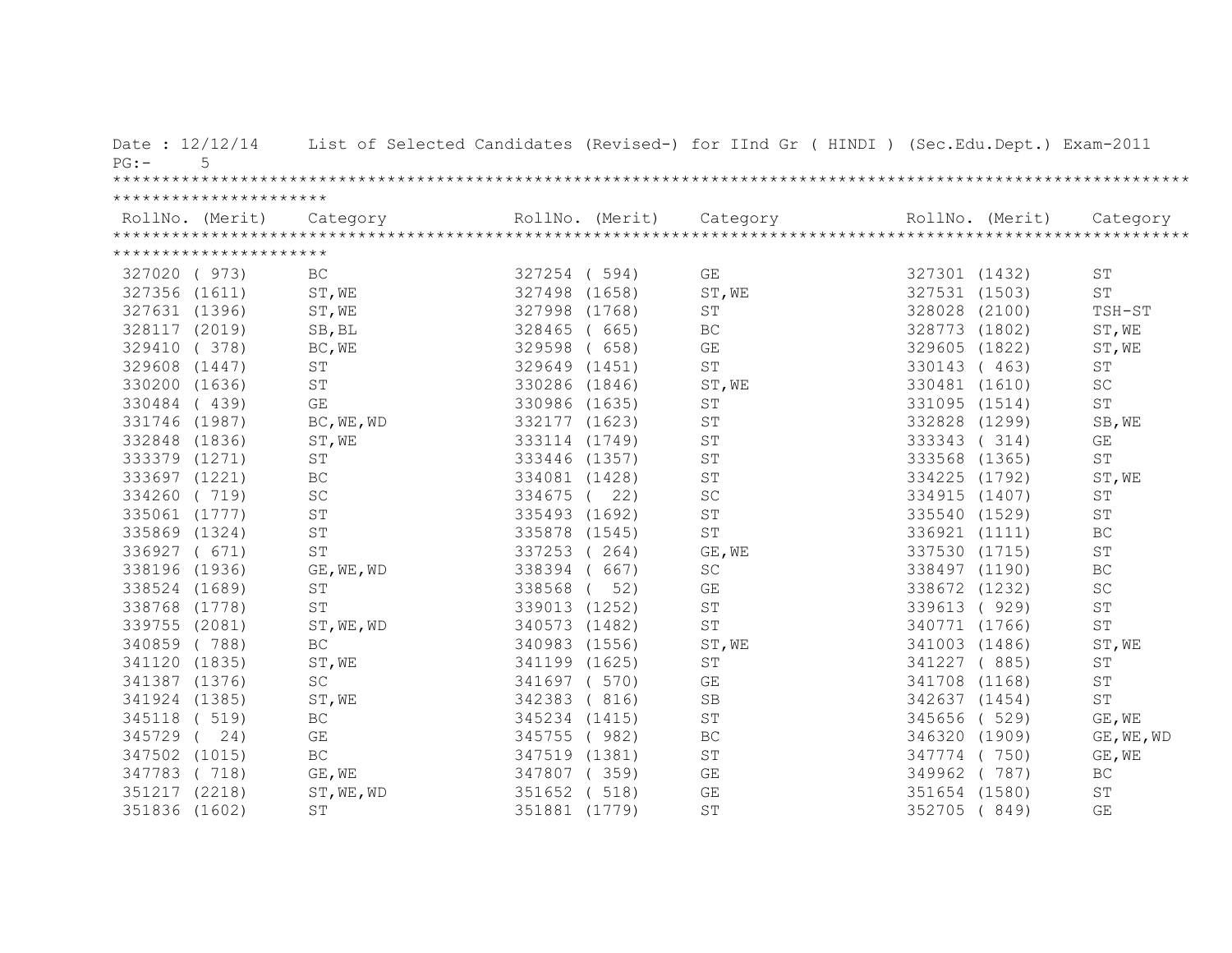| 355109 (1968) |        | TSP-ST, WE          | 358301 (1943) |        | TSP-ST              | 358408 (2126) |        | $TSP-$                  |
|---------------|--------|---------------------|---------------|--------|---------------------|---------------|--------|-------------------------|
| ST, WE, WD    |        |                     |               |        |                     |               |        |                         |
| 358979 (1873) |        | TSP-ST              | 358985 (1850) |        | TSP-SC              | 359432        | (832)  | BC                      |
| 360203        | 40)    | GE                  | 360571        | (2023) | TSP-ST, WE          | 361780        | (1942) | TSP-ST                  |
| 362503        | (2013) | TSP-ST, WE          | 362613        | (1908) | TSP-ST              | 362881        | (779)  | <b>BC</b>               |
| 364524        | (1897) | BC, WE, WD          | 364678        | (1956) | GE, EX              | 365344        | (1781) | TSP-SC                  |
| 365522 (1960) |        | TSP-ST              | 365640        | (1913) | TSP-ST              | 366618        | (1955) | TSP-ST                  |
| 366733 (1419) |        | GE, WE, DV          | 367109        | (2069) | TSP-ST, WE, WD      | 367181        | (1870) | TSP-SC                  |
| 370004        | (550)  | BC, WE              | 370321        | 90)    | BC                  | 370595        | (406)  | BC, WE                  |
| 370629        | 15)    | BC                  | 370641        | (1971) | GE, WE, WD          | 371226        | 155)   | GE                      |
| 371311        | 936)   | BC                  | 371394        | 684)   | <b>BC</b>           | 371453        | (1332) | SC                      |
| 371530        | (699)  | $\operatorname{BC}$ | 371707        | (932)  | $\operatorname{BC}$ | 371743        | 204)   | $\operatorname{BC}$     |
| 371759 (2102) |        | BC, WE, WD          | 371814        | 894)   | BC, WE              | 372028        | 8)     | BC                      |
| 372159 (1684) |        | SC                  | 372194        | (1315) | SC, WE              | 372386        | 295)   | BC                      |
| 372627        | (364)  | $\operatorname{BC}$ | 372906        | (1020) | BC                  | 373102        | (1197) | BC                      |
| 373496        | (791)  | GE, WE              | 374193        | (697)  | SC                  | 374452        | (416)  | $\mathbb{G}\mathcal{E}$ |
| 374454 (1373) |        | SC, WE              | 374621        | 659)   | BC                  | 374718        | (1119) | BC, WE                  |
| 374901        | (679)  | $\operatorname{ST}$ | 375021        | (2057) | BC, WE, WD          | 375325        | (1820) | GE, WE, WD              |
| 375536        | (1079) | BC, WE              | 375677        | (2108) | BC, WE, WD          | 376056        | 302)   | $\operatorname{BC}$     |
| 376254 (1902) |        | BC, WE, WD          | 376484        | (1600) | <b>SC</b>           | 376605        | 284)   | BC, WE                  |
| 376623        | (617)  | BC, WE              | 376696        | (1830) | SC, WE              | 376735        | 281)   | BC                      |
| 376928        | (1106) | BC, WE              | 376946        | (958)  | SC, WE              | 377349        | (1267) | BC, WE                  |
| 377381        | (842)  | <b>BC</b>           | 377462        | 111)   | BC, WE              | 377624        | 361)   | $\operatorname{BC}$     |
| 377667        | (1673) | SC, WE              | 377759        | (421)  | BC                  | 378267        | (2034) | BC, WE, WD              |
| 378301        | (1405) | SC                  | 378305        | (1505) | SC                  | 378644 (1118) |        | $\operatorname{BC}$     |
| 378739 (712)  |        | BC, WE              | 379421        | (674)  | BC, WE              | 379572        | (2199) | $BC$ , $EX$             |
| 379666        | (228)  | BC                  | 379719        | (1476) | SC                  | 379777        | (959)  | BC                      |
|               |        |                     |               |        |                     |               |        |                         |

From Roll No. 327020 To 379777 Page No.-> 5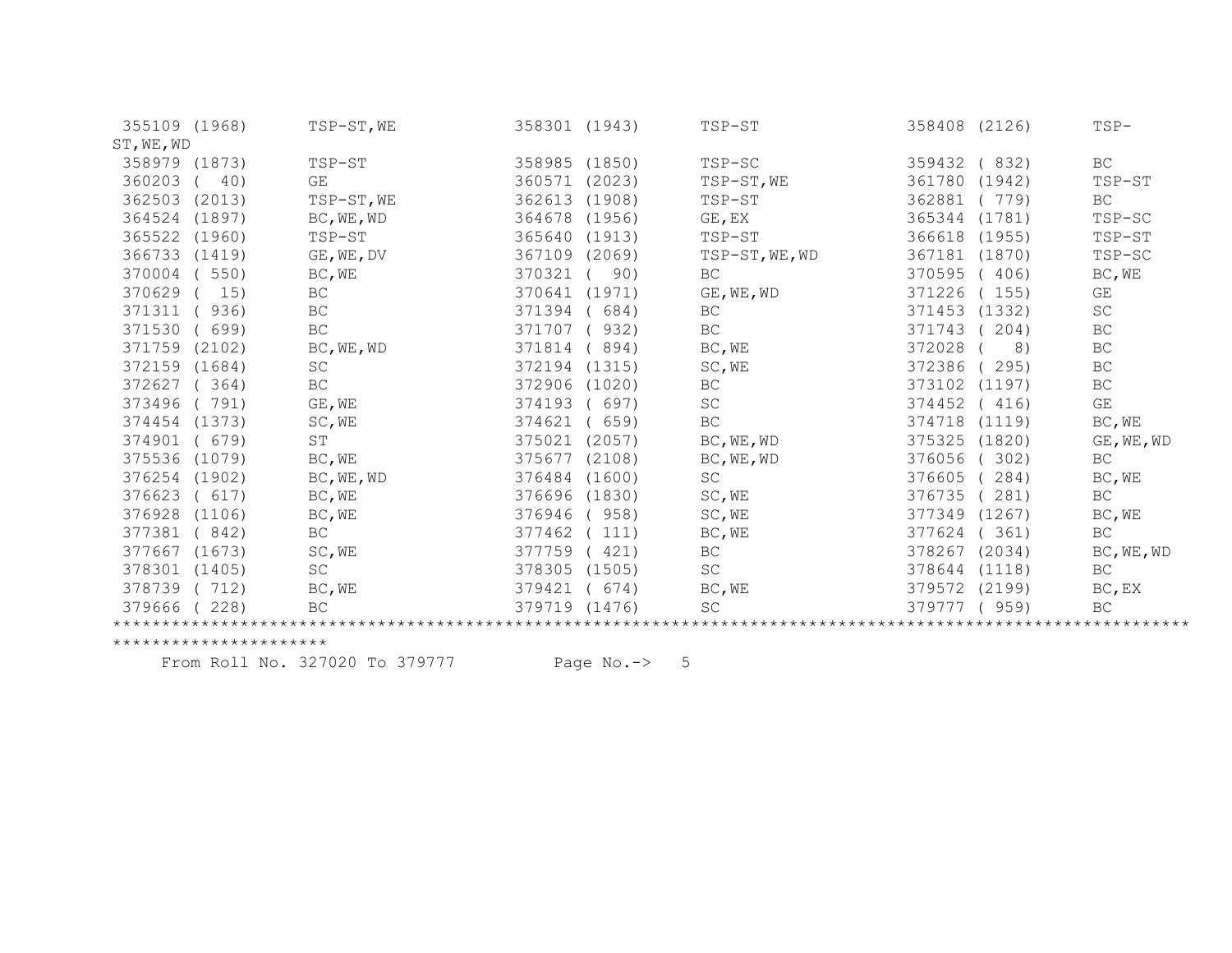| Date: $12/12/14$<br>$PG: -$<br>6 |                         |               |                 | List of Selected Candidates (Revised-) for IInd Gr ( HINDI ) (Sec.Edu.Dept.) Exam-2011                                                                                                                                                                                                                                                                                                                                                                           |                  |                         |
|----------------------------------|-------------------------|---------------|-----------------|------------------------------------------------------------------------------------------------------------------------------------------------------------------------------------------------------------------------------------------------------------------------------------------------------------------------------------------------------------------------------------------------------------------------------------------------------------------|------------------|-------------------------|
|                                  |                         |               |                 |                                                                                                                                                                                                                                                                                                                                                                                                                                                                  |                  |                         |
| **********************           |                         |               |                 |                                                                                                                                                                                                                                                                                                                                                                                                                                                                  |                  |                         |
|                                  |                         |               | RollNo. (Merit) | $\begin{minipage}{.45\textwidth} \begin{minipage}{0.5cm} \begin{minipage}{0.5cm} \begin{minipage}{0.5cm} \begin{minipage}{0.5cm} \begin{minipage}{0.5cm} \begin{minipage}{0.5cm} \begin{minipage}{0.5cm} \begin{minipage}{0.5cm} \begin{minipage}{0.5cm} \begin{minipage}{0.5cm} \begin{minipage}{0.5cm} \begin{minipage}{0.5cm} \begin{minipage}{0.5cm} \begin{minipage}{0.5cm} \begin{minipage}{0.5cm} \begin{minipage}{0.5cm} \begin{minipage}{0.5cm} \begin$ | RollNo. (Merit)  |                         |
|                                  |                         |               |                 |                                                                                                                                                                                                                                                                                                                                                                                                                                                                  |                  |                         |
| **********************           |                         |               |                 |                                                                                                                                                                                                                                                                                                                                                                                                                                                                  |                  |                         |
| 380049 (358)                     | GE, WE                  | 380209 (328)  |                 | BC, WE                                                                                                                                                                                                                                                                                                                                                                                                                                                           | 380937 (588)     | GE, WE                  |
| 381228 (2074)                    | BC, EX                  | 381444 (2098) |                 | BC, WE, WD                                                                                                                                                                                                                                                                                                                                                                                                                                                       | 381514 (1682)    | <b>SC</b>               |
| 381728 (1371)                    | SC, WE                  | 381924 (1100) |                 | BC                                                                                                                                                                                                                                                                                                                                                                                                                                                               | 382111<br>(564)  | GE                      |
| 382113 (805)                     | GE                      | 382766 (1429) |                 | $\operatorname{SC}$                                                                                                                                                                                                                                                                                                                                                                                                                                              | 382971 (1309)    | BC, WE                  |
| 383150<br>(232)                  | SC                      | 383164 (303)  |                 | BC, WE                                                                                                                                                                                                                                                                                                                                                                                                                                                           | 383236<br>(972)  | BC                      |
| 383348<br>(454)                  | BC                      | 383391 (1230) |                 | BC                                                                                                                                                                                                                                                                                                                                                                                                                                                               | 383411<br>76)    | BC, WE                  |
| 383887 (724)                     | $\mathbb{G}\mathcal{E}$ | 384049 (1133) |                 | $\operatorname{SC}$                                                                                                                                                                                                                                                                                                                                                                                                                                              | 384086 (1337)    | BC, WE                  |
| 385372 (1854)                    | BC, WE, WD              | 385401 (351)  |                 | BC                                                                                                                                                                                                                                                                                                                                                                                                                                                               | 385435 (313)     | BC                      |
| 385478 (1029)                    | BC, WE                  | 385483 (435)  |                 | BC                                                                                                                                                                                                                                                                                                                                                                                                                                                               | 385627 (1328)    | BC, WE                  |
| 385936 (649)                     | BC, WE                  | 386170 (356)  |                 | GE                                                                                                                                                                                                                                                                                                                                                                                                                                                               | 72)<br>386266 (  | BC                      |
| 386544 (464)                     | $\operatorname{BC}$     | 387085 (1713) |                 | $\operatorname{SC}$                                                                                                                                                                                                                                                                                                                                                                                                                                              | 387086 (362)     | BC, WE                  |
| 387340 (2111)                    | GE, EX                  | 387359 (1637) |                 | SC                                                                                                                                                                                                                                                                                                                                                                                                                                                               | 387709 (1210)    | BC                      |
| 387745 (<br>58)                  | BC                      | 388126 (420)  |                 | BC                                                                                                                                                                                                                                                                                                                                                                                                                                                               | 388547 (877)     | $\operatorname{SC}$     |
| 388704 (2103)                    | BC, WE, WD              | 389028 (120)  |                 | BC                                                                                                                                                                                                                                                                                                                                                                                                                                                               | 389237 (1189)    | BC                      |
| 389283 (1281)                    | SC                      | 389407 (176)  |                 | BC                                                                                                                                                                                                                                                                                                                                                                                                                                                               | 389515 (1479)    | SC, WE                  |
| 389588 (2000)                    | GE, WE, WD              | 390036 (1455) |                 | $\operatorname{SC}$                                                                                                                                                                                                                                                                                                                                                                                                                                              | 390385 (372)     | BC                      |
| 490097 (1538)                    | $\operatorname{SC}$     | 490703 (1650) |                 | $\operatorname{SC}$                                                                                                                                                                                                                                                                                                                                                                                                                                              | 490807 (654)     | $\operatorname{BC}$     |
| 491006<br>2)                     | BC                      | 491007 (239)  |                 | $\operatorname{BC}$                                                                                                                                                                                                                                                                                                                                                                                                                                              | 491059 (808)     | $\mathbb{G}\mathcal{E}$ |
| 491234 (134)                     | GE, WE, WD              | 491300 (1668) |                 | SC                                                                                                                                                                                                                                                                                                                                                                                                                                                               | 491437 ( 662)    | BC                      |
| 491459 (1966)                    | TSP-ST, WE              | 491467 (814)  |                 | $\operatorname{BC}$                                                                                                                                                                                                                                                                                                                                                                                                                                              | 491516<br>(940)  | $\operatorname{BC}$     |
| 491732 (710)                     | $\mathbb{G}\mathcal{E}$ | 491750 ( 81)  |                 | $\operatorname{BC}$                                                                                                                                                                                                                                                                                                                                                                                                                                              | 492119 (1387)    | $\operatorname{SC}$     |
| 492273 (1831)                    | SC, WE                  | 492383        | 377)            | GE, WE                                                                                                                                                                                                                                                                                                                                                                                                                                                           | 492394 (1579)    | SC                      |
| 492499<br>(990)                  | BC, LD                  | 492612        | (824)           | $\mathbb{G}\mathcal{E}$                                                                                                                                                                                                                                                                                                                                                                                                                                          | 492772 (903)     | BC                      |
| (947)<br>492832                  | $\operatorname{SC}$     | 492870 (1144) |                 | BC, WE                                                                                                                                                                                                                                                                                                                                                                                                                                                           | 492895 (1204)    | $\operatorname{SC}$     |
| 495245<br>78)                    | $\operatorname{BC}$     | 495288 (2043) |                 | SC, BL                                                                                                                                                                                                                                                                                                                                                                                                                                                           | 495325 (927)     | BC                      |
| 495452 (1848)                    | BC, WE, DV              | 495499 (1132) |                 | <b>BC</b>                                                                                                                                                                                                                                                                                                                                                                                                                                                        | 495559<br>(558)  | <b>BC</b>               |
| 495858 (1484)                    | SC, WE                  | 496633 (353)  |                 | $\mathbb{G}\mathcal{E}$                                                                                                                                                                                                                                                                                                                                                                                                                                          | 496768<br>(2120) | SC, WE, WD              |
| (907)<br>497134                  | $\operatorname{BC}$     | 497147 (1681) |                 | $\operatorname{SC}$                                                                                                                                                                                                                                                                                                                                                                                                                                              | 497176<br>(715)  | $\operatorname{SC}$     |
| (240)<br>497500                  | GE                      | 497652 (194)  |                 | BC                                                                                                                                                                                                                                                                                                                                                                                                                                                               | 497814 (1536)    | ST                      |
| 497856<br>675)                   | GE                      | 497930        | (118)           | GE                                                                                                                                                                                                                                                                                                                                                                                                                                                               | 498049<br>(432)  | $\mathbb{G}\mathcal{E}$ |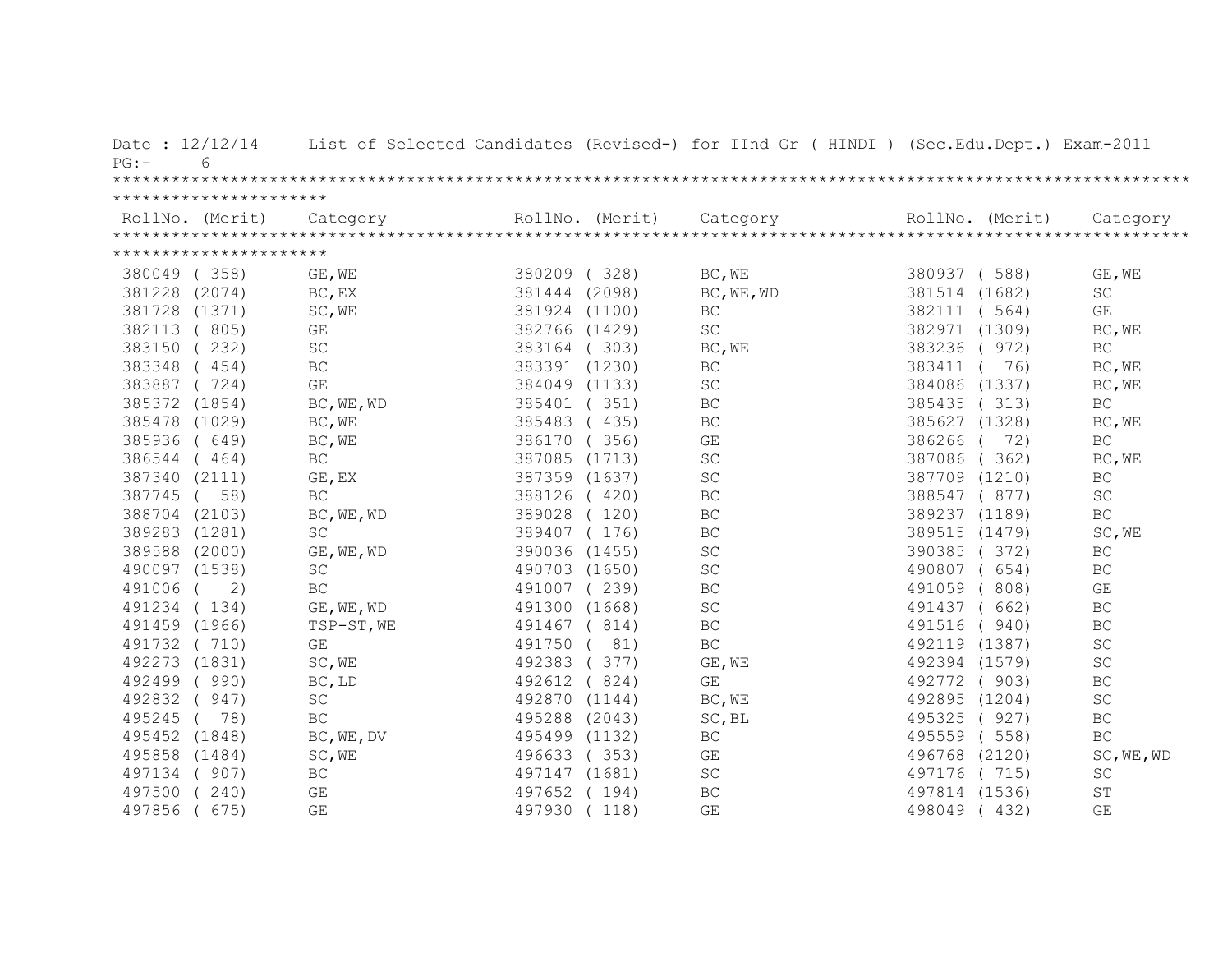| 498066 | (1421) | SC                  | 498243 | 807)   | BC         | 498282 | (1721) | <b>SC</b>                   |
|--------|--------|---------------------|--------|--------|------------|--------|--------|-----------------------------|
| 498337 | 287)   | BC                  | 498442 | 137)   | BC         | 498534 | 385)   | ST                          |
| 498614 | (1401) | SC, WE              | 498922 | 490)   | GE         | 499142 | 792)   | BC, WE                      |
| 499253 | (1207) | BC                  | 499390 | 55)    | BC         | 499391 | (1496) | <b>SC</b>                   |
| 499396 | 93)    | GE                  | 499736 | 408)   | BC         | 499942 | 469)   | BC                          |
| 499943 | (1470) | ST                  | 500014 | 834)   | BC, WE     | 500114 | 386)   | GE                          |
| 500276 | (1320) | BC, WE              | 500468 | 209)   | <b>BC</b>  | 500535 | 620)   | GE                          |
| 500557 | 71)    | $\operatorname{SC}$ | 500762 | 459)   | GE         | 500764 | 128)   | $\operatorname{BC}$         |
| 500858 | 222)   | SB                  | 501269 | 622)   | BC         | 501648 | (1179) | BC, WE                      |
| 501706 | (1620) | SC, WE              | 501816 | 392)   | BC         | 505188 | (1842) | BC, WE, DV                  |
| 506041 | 503)   | BC                  | 506056 | (1037) | BC         | 506338 | 934)   | BC                          |
| 506599 | (1864) | ST, WE              | 507451 | (1629) | ST         | 507497 | (1520) | $\protect\operatorname{SC}$ |
| 507558 | (1350) | BC, WE              | 507967 | (1763) | SΤ         | 508410 | 870)   | GE                          |
| 508840 | 545)   | GE                  | 509670 | (1624) | ST         | 509840 | 942)   | BC                          |
| 509879 | 897)   | BC                  | 510094 | 866)   | BC, WE     | 510299 | (1169) | $\operatorname{BC}$         |
| 510671 | (1738) | SC                  | 510840 | 278)   | SB, WE     | 511442 | (2166) | SC, EX                      |
| 512566 | (2089) | ST, WE, WD          | 512865 | 560)   | SC         | 513083 | (1647) | $\operatorname{ST}$         |
| 515168 | (1248) | BC, WE              | 516063 | (1185) | BC, WE     | 516109 | 478)   | $\protect\operatorname{SC}$ |
| 516120 | (1838) | ST, WE              | 516272 | (1206) | BC         | 516396 | (1316) | BC, WE                      |
| 517539 | 892)   | BC, WE              | 517964 | 868)   | <b>BC</b>  | 518024 | 229)   | BC                          |
| 518079 | 571)   | $\operatorname{BC}$ | 518214 | (2116) | BC, EX     | 518531 | 174)   | GE                          |
| 518672 | 95)    | $\operatorname{BC}$ | 518885 | (496)  | BC, WE     | 518978 | 50)    | SB                          |
| 519110 | 578)   | GE                  | 519211 | (2004) | BC, WE, WD | 519547 | (1608) | SC, WE                      |
| 520310 | (2011) | BC, WE, WD          | 520361 | (1202) | BC, WE     | 520528 | (1159) | BC, WE                      |
| 520837 | (131)  | GE, LD              | 521059 | (1374) | <b>SC</b>  | 521140 | 238)   | BC, WE                      |
| 521644 | (1829) | SC, WE              | 521818 | 33)    | GE         | 522320 | (2184) | BC, EX                      |
|        |        |                     |        |        |            |        |        |                             |

From Roll No. 380049 To 522320 Page No.-> 6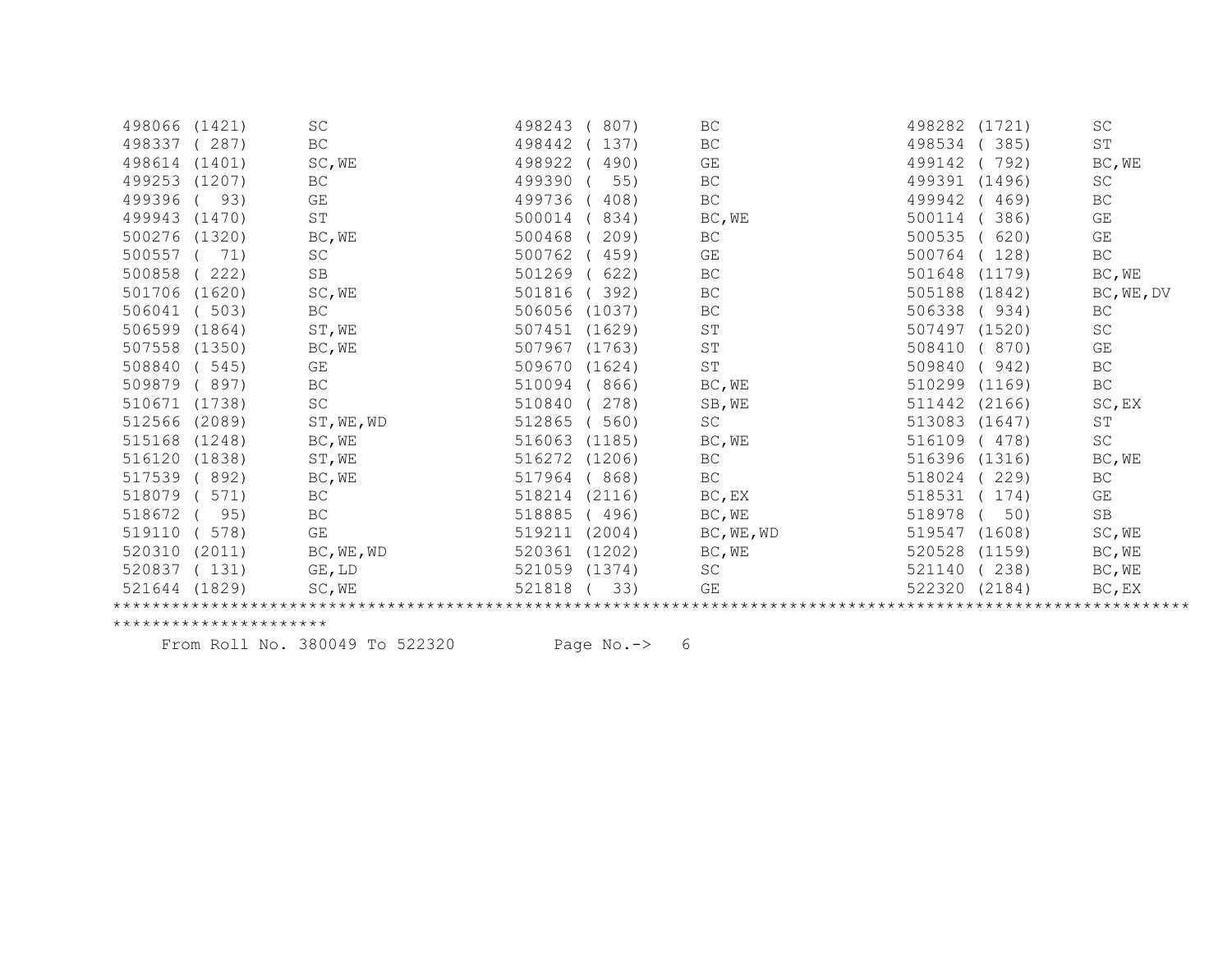| Date: 12/12/14<br>7<br>$PG:$ - |                     |               |                 | List of Selected Candidates (Revised-) for IInd Gr ( HINDI ) (Sec.Edu.Dept.) Exam-2011 |                  |                     |
|--------------------------------|---------------------|---------------|-----------------|----------------------------------------------------------------------------------------|------------------|---------------------|
|                                |                     |               |                 |                                                                                        |                  |                     |
| **********************         |                     |               |                 |                                                                                        |                  |                     |
| RollNo. (Merit)                | Category            |               | RollNo. (Merit) | Category                                                                               | RollNo. (Merit)  | Category            |
|                                |                     |               |                 |                                                                                        |                  |                     |
| **********************         |                     |               |                 |                                                                                        |                  |                     |
| 522568 (1577)                  | SC                  | 523150 (394)  |                 | BC                                                                                     | 523201 ( 911)    | BC, WE              |
| 523702 (2128)                  | BC, EX              | 523711        | (320)           | GE                                                                                     | 524182 (1311)    | BC, WE              |
| 524682 (761)                   | <b>BC</b>           | 524696        | (509)           | BC                                                                                     | 524795<br>(1626) | SC, WE              |
| 524909 (1464)                  | $\operatorname{SC}$ | 525450 (2130) |                 | BC, EX                                                                                 | 525738<br>(158)  | GE, WE              |
| 525762 (2198)                  | BC, EX              | 526423 (967)  |                 | BC, WE                                                                                 | 526495 (1025)    | BC                  |
| 527089 ( 691)                  | BC                  | 527202 (2132) |                 | SB, EX                                                                                 | 527357<br>(2106) | BC, WE, WD          |
| 527590 (1701)                  | <b>SC</b>           | 527865 (1596) |                 | SC, WE                                                                                 | 528648 (2236)    | BC, EX              |
| 529328 (2230)                  | SC, WE, WD          | 530053 (345)  |                 | BC                                                                                     | 530072<br>(1065) | BC                  |
| 530472 (848)                   | BC, WE              | 531316 (2110) |                 | BC, WE, WD                                                                             | 531440 (1906)    | BC, BL              |
| 531558 (2117)                  | BC, EX              | 532778 (2016) |                 | BC, WE, WD                                                                             | 532893<br>(786)  | $\operatorname{BC}$ |
| 533032 (737)                   | <b>BC</b>           | 533070 (2238) |                 | BC, EX                                                                                 | 533730 (2245)    | BC, EX              |
| 534233 (1330)                  | BC, WE              | 534408 (2244) |                 | BC, EX                                                                                 | 534600 (789)     | $\operatorname{BC}$ |
| 534788 (2240)                  | BC, EX              | 534863 (2064) |                 | BC, WE, WD                                                                             | 534974 (1103)    | BC, WE              |
| 535263 (1181)                  | <b>BC</b>           | 535297 (2196) |                 | SC, WE, WD                                                                             | 535356 ( 572)    | BC                  |
| 535454 (1395)                  | BC, WE, DV          | 535797 (1054) |                 | BC                                                                                     | 535950 (431)     | GE                  |
| 536663 (1756)                  | ST, WE              | 537160 (1661) |                 | SC                                                                                     | 537227 (2122)    | BC, EX              |
| 537620 (1994)                  | BC, WE, WD          | 538137 (252)  |                 | BC                                                                                     | 538727 (1177)    | BC                  |
| 538965 ( 660)                  | BC                  | 539289 (2159) |                 | BC, EX                                                                                 | 539512<br>(637)  | <b>BC</b>           |
| 539694 (1711)                  | $\operatorname{SC}$ | 539759 (2197) |                 | BC, EX                                                                                 | 540119 (1645)    | $\operatorname{SC}$ |
| 540141 (1927)                  | GE, WE, WD          | 540210 (1712) |                 | SC                                                                                     | 540507 (1504)    | SC, LD              |
| 541260 (955)                   | $\operatorname{BC}$ | 541607 (1843) |                 | ST, WE                                                                                 | 541640<br>(337)  | BC, WE              |
| 541906 (2157)                  | GE, EX              | 542275 (1116) |                 | BC                                                                                     | (628)<br>542511  | BC                  |
| 542609 (507)                   | BC, WE              | 543210 (160)  |                 | GE                                                                                     | 543250<br>(806)  | BC                  |
| 543364 (1192)                  | $\operatorname{BC}$ | 543918 (1565) |                 | $\operatorname{SC}$                                                                    | (280)<br>544120  | SC                  |
| 544695 (686)                   | $\operatorname{BC}$ | 545390 (1917) |                 | BC, WE, WD                                                                             | (939)<br>545418  | BC                  |
| 545528 (2078)                  | BC, WE, WD          | 545690 (403)  |                 | BC                                                                                     | 546521 (756)     | BC, WE              |
| 546676 (759)                   | BC, WE              | 546734 (2186) |                 | SC, WE, WD                                                                             | 546784<br>(703)  | $\operatorname{BC}$ |
| 547528 (293)                   | <b>BC</b>           | 547951 (1411) |                 | SC, WE                                                                                 | 547959 (1568)    | $\operatorname{ST}$ |
| 548462 (2012)                  | BC, WE, BL          | 548708 (528)  |                 | GE                                                                                     | 549037 (1074)    | BC, WE              |
| 549780 (2085)                  | BC, WE, WD          | 550002 (2168) |                 | BC, EX                                                                                 | 550462 (1266)    | SC                  |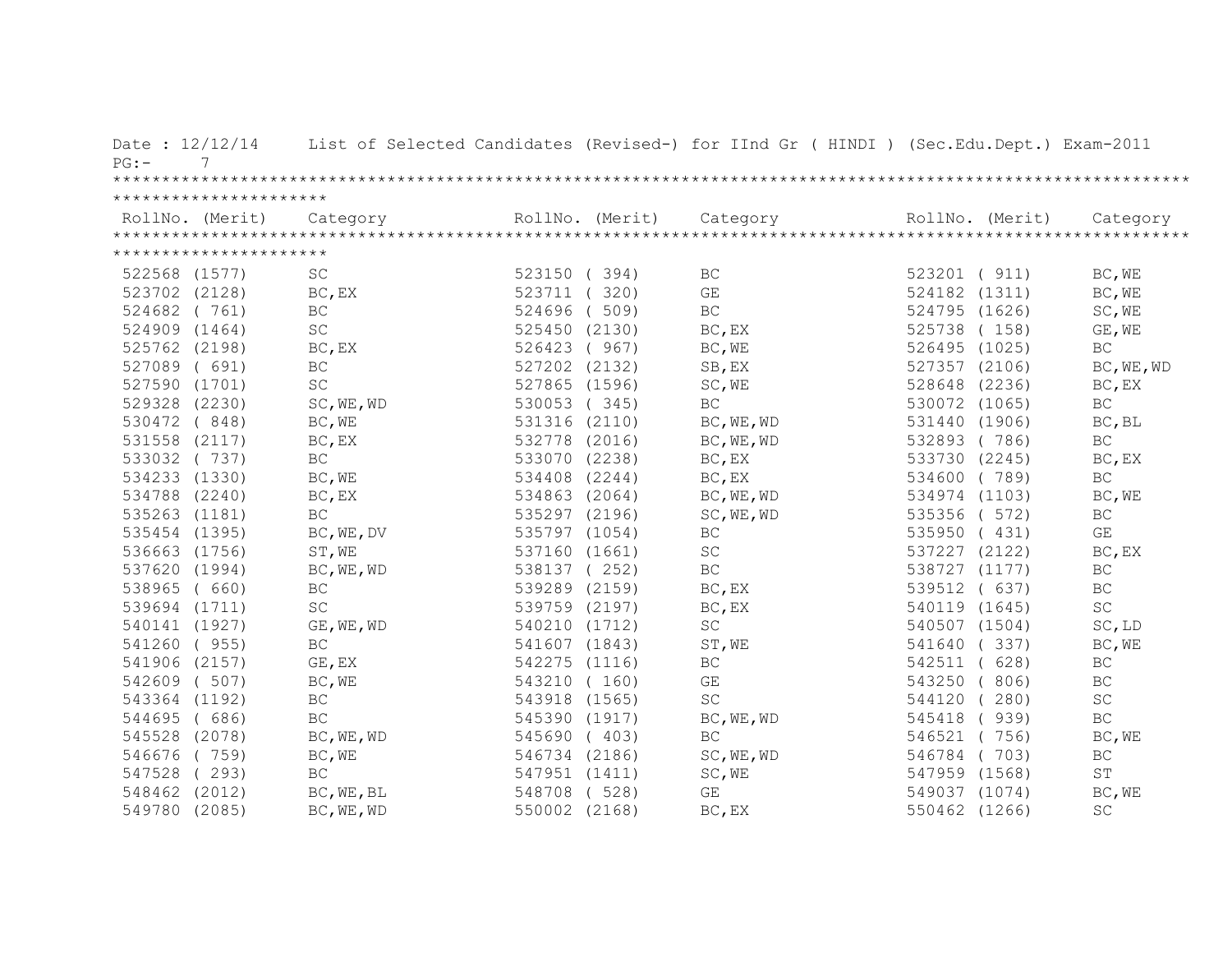| (513)            | BC                                                                                            | 551406 | (2133) | SC, WE, WD | 551572<br>(2193) | BC, EX              |
|------------------|-----------------------------------------------------------------------------------------------|--------|--------|------------|------------------|---------------------|
| (2207)           | BC, EX                                                                                        | 552238 | (2020) | GE, WE, WD | 552670<br>(858)  | BC                  |
| (993)            | BC                                                                                            | 553029 | (2204) | BC, EX     | 553422<br>(2155) | BC, EX              |
| (1017)           | BC, WE                                                                                        | 553634 | (2129) | BC, EX     | (2233)<br>555271 | BC, EX              |
| (2045)           | SC, BL                                                                                        | 555735 | 524)   | <b>BC</b>  | 555802<br>(1216) | $\operatorname{SC}$ |
| 64)              | GE                                                                                            | 556260 | 634)   | BC         | 556267<br>(1693) | SC                  |
|                  | SC                                                                                            | 556360 | (1368) | BC, WE     | 556429<br>(380)  | GE                  |
| (1211)           | SC                                                                                            | 556846 | 368)   | BC         | 556901<br>(1967) | GE, WE, BL          |
| 286)             | $\operatorname{BC}$                                                                           | 556965 | (2038) | GE, BL     | 557071<br>(1953) | BC, BL              |
| (2010)           | SC, BL                                                                                        | 557411 | 456)   | BC, WE     | 557753<br>642)   | GE, WE              |
| (1331)           | SC                                                                                            | 557926 | 566)   | <b>BC</b>  | 558237<br>28)    | GE                  |
| (1002)           | $\operatorname{BC}$                                                                           | 558765 | 253)   | GE         | 558798<br>(1117) | BC, WE              |
| 288)             | GE, WE                                                                                        | 559051 | 944)   | BC         | 559113<br>931)   | BC                  |
| (1058)           | BC, WE                                                                                        | 559686 | (1173) | <b>BC</b>  | 559694<br>243)   | GE                  |
| ( 661)           | BC                                                                                            | 559815 | 344)   | <b>BC</b>  | 559872<br>760)   | BC, WE              |
| 707)             | GE                                                                                            | 560894 | 744)   | GE, WE     | 561425<br>(1805) | BC, WE, DV          |
| (1571)           | GE, WE, DV                                                                                    | 561780 | (1583) | SC         | 562058<br>913)   | BC                  |
| (770)            | BC                                                                                            | 562528 | 373)   | SC         | 562659<br>(1584) | SC                  |
| (2136)           | GE, EX                                                                                        | 563263 | (1657) | SC         | 563265<br>(1167) | BC                  |
| (698)            | GE                                                                                            | 563568 | 926)   | GE, WE     | 563574<br>(1743) | $GE$ , $WE$ , $DV$  |
| 872)             | BC                                                                                            | 564399 | 473)   | SC         | 564411<br>(2143) | BC, EX              |
| 930)             | $\operatorname{BC}$                                                                           | 564782 | (2239) | GE, EX     | 564894<br>446)   | SC                  |
| (1293)           | BC, WE                                                                                        | 565077 | (149)  | BC         | 565269<br>881)   | BC                  |
| (2031)           | GE, BL                                                                                        | 565290 | (1527) | SC         | 565382<br>553)   | GE                  |
| 597)             | $\operatorname{BC}$                                                                           | 565738 | (2030) | SC, WE, DV | 565897<br>(1615) | SC                  |
| 185)             | GE                                                                                            | 566065 | 802)   | BC         | 566126<br>475)   | BC                  |
|                  |                                                                                               |        |        |            |                  |                     |
| 550720<br>555410 | 551779<br>553527<br>556335 (1599)<br>556431<br>558680<br>559144<br>559757<br>561500<br>566048 |        |        |            |                  |                     |

From Roll No. 522568 To 566126 Page No.-> 7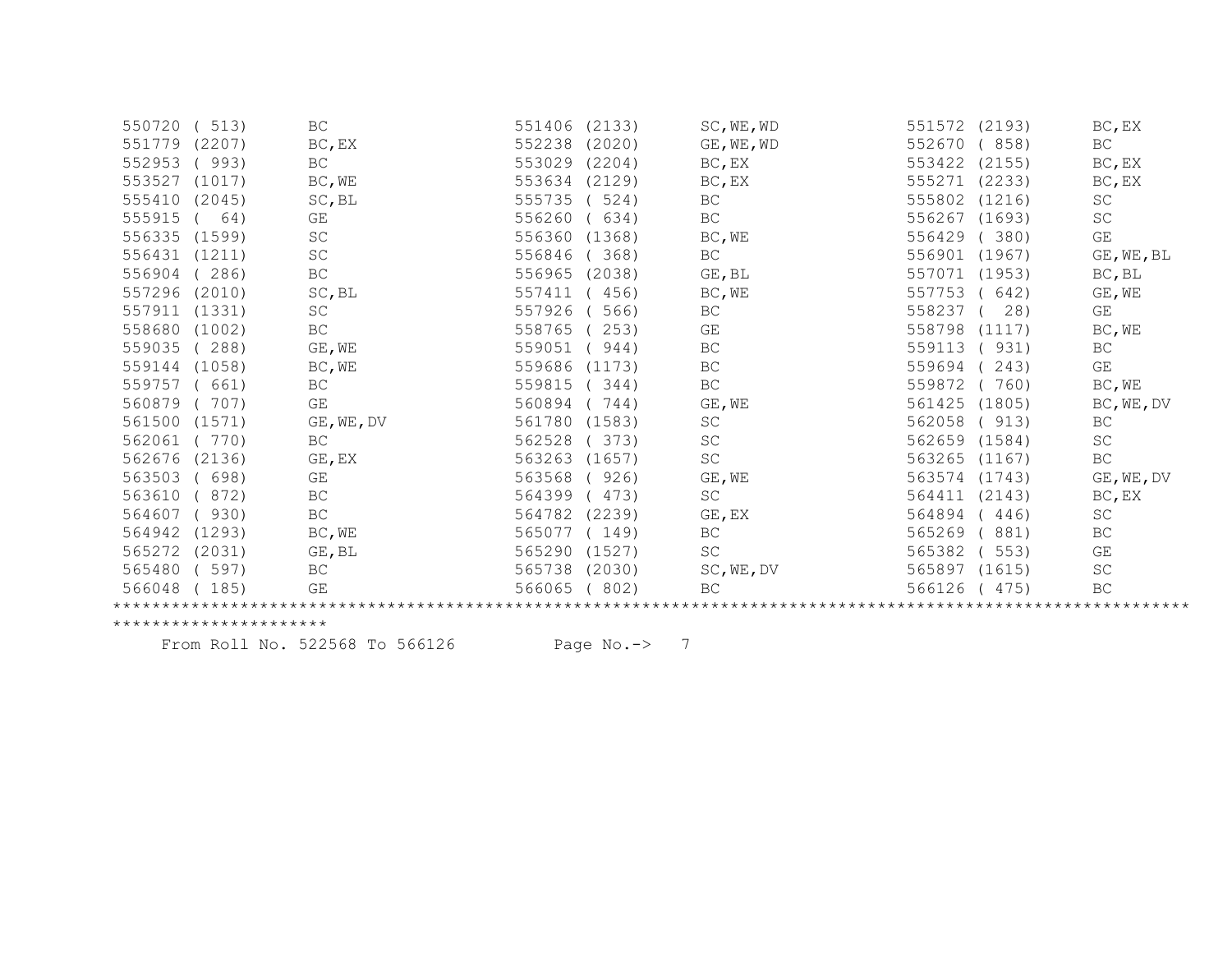| Date: 12/12/14<br>8<br>$PG: -$ |                         |               |                 | List of Selected Candidates (Revised-) for IInd Gr ( HINDI ) (Sec.Edu.Dept.) Exam-2011 |                  |                         |
|--------------------------------|-------------------------|---------------|-----------------|----------------------------------------------------------------------------------------|------------------|-------------------------|
|                                |                         |               |                 |                                                                                        |                  |                         |
| **********************         |                         |               |                 |                                                                                        |                  |                         |
| RollNo. (Merit)                | Category                |               | RollNo. (Merit) | Category                                                                               | RollNo. (Merit)  | Category                |
|                                |                         |               |                 |                                                                                        |                  |                         |
| **********************         |                         |               |                 |                                                                                        |                  |                         |
| 566132 (1345)                  | <b>SC</b>               | 566160 (797)  |                 | BC                                                                                     | 566480 (2212)    | SC, WE, WD              |
| 566726<br>(438)                | $\operatorname{BC}$     | 567286        | (1730)          | $\operatorname{SC}$                                                                    | 567408<br>(1817) | SC, WE, WD              |
| 38)<br>567483                  | BC, WE                  | 567498        | (436)           | $\operatorname{BC}$                                                                    | 567542 (1347)    | SC                      |
| (2040)<br>567563               | GE, BL                  | 567879        | (1006)          | <b>BC</b>                                                                              | 568084<br>25)    | <b>BC</b>               |
| (1558)<br>568148               | SC                      | 568433        | (1187)          | <b>BC</b>                                                                              | 568516<br>(557)  | BC, WE                  |
| 568672<br>(1512)               | SC                      | 569121        | (497)           | GE                                                                                     | 569216 (1080)    | <b>BC</b>               |
| 569443<br>672)                 | $\operatorname{BC}$     | 569694        | 569)            | $\operatorname{BC}$                                                                    | 569823<br>(785)  | $\operatorname{SC}$     |
| 400)<br>569974                 | $\operatorname{SC}$     | 570100        | 804)            | $\operatorname{BC}$                                                                    | 570241<br>399)   | ST                      |
| 570378<br>235)                 | BC, WE                  | 570549        | 593)            | GE, WE                                                                                 | 570618<br>36)    | BC                      |
| 570703<br>(138)                | BC                      | 570820        | (305)           | GE                                                                                     | 570832 (1449)    | $\operatorname{SC}$     |
| 570899<br>(104)                | $\operatorname{BC}$     | 570909 (1282) |                 | SC                                                                                     | 570998<br>(983)  | $\operatorname{BC}$     |
| 571167 (2201)                  | BC, EX                  | 571239        | (418)           | SC                                                                                     | (182)<br>571316  | GE, WE                  |
| 571679<br>(424)                | $\mathbb{G}\mathcal{E}$ | 571712        | (292)           | GE                                                                                     | (951)<br>571775  | BC, WE                  |
| 572093<br>226)                 | GE                      | 572165        | (598)           | BC                                                                                     | 572429<br>(249)  | GE                      |
| 572701<br>(332)                | $\operatorname{BC}$     | 572823 (1613) |                 | SC                                                                                     | 573153 (2134)    | SC, WE, WD              |
| 573391 (1573)                  | $\operatorname{SC}$     | 573581 (1508) |                 | SC                                                                                     | 573624 (299)     | BC                      |
| 573898<br>(888)                | $\operatorname{BC}$     | 574388        | 96)             | BC                                                                                     | 574413 (1604)    | SC                      |
| 574548<br>(796)                | $\operatorname{BC}$     | 574653        | (141)           | GE                                                                                     | 575031<br>(233)  | BC                      |
| 575253<br>17)                  | $\operatorname{BC}$     | 575273 (1888) |                 | GE, BL                                                                                 | 575480<br>(757)  | SC                      |
| 937)<br>575533                 | $\operatorname{BC}$     | 575567 ( 599) |                 | BC                                                                                     | 576320<br>(445)  | $\operatorname{SC}$     |
| (612)<br>576649                | $\operatorname{BC}$     | 576796 (103)  |                 | $\operatorname{SC}$                                                                    | 31)<br>577100    | $\mathbb{G}\mathcal{E}$ |
| 577153 (1885)                  | BC, WE, WD              | 577468        | 20)             | BC                                                                                     | 577913<br>(784)  | BC                      |
| (584)<br>577964                | $\operatorname{BC}$     | 578161 (1722) |                 | ST                                                                                     | 578536<br>702)   | BC                      |
| 578752 (1141)                  | $\operatorname{BC}$     | 578895 (764)  |                 | BC                                                                                     | 578932<br>(906)  | BC                      |
| 579241 (1007)                  | $\operatorname{BC}$     | 579406 (1004) |                 | $\operatorname{BC}$                                                                    | 579408<br>(1521) | $\operatorname{SC}$     |
| (1024)<br>579680               | $\operatorname{SC}$     | 579784        | (685)           | GE, WE                                                                                 | 580103<br>(861)  | $\mathbb{G}\mathcal{E}$ |
| 580104<br>(324)                | $\operatorname{BC}$     | 580174 (2137) |                 | BC, EX                                                                                 | 580275<br>(398)  | GE                      |
| 580503<br>(920)                | $\operatorname{BC}$     | 580645        | (948)           | SC                                                                                     | 581034 (1894)    | SC, BL                  |
| (2224)<br>581133               | SC, WE, WD              | 581332        | 45)             | GE                                                                                     | 585270 (1128)    | <b>SB</b>               |
| 585429<br>923)                 | $\operatorname{BC}$     | 585441 (1513) |                 | ST                                                                                     | 585843 (1534)    | SC                      |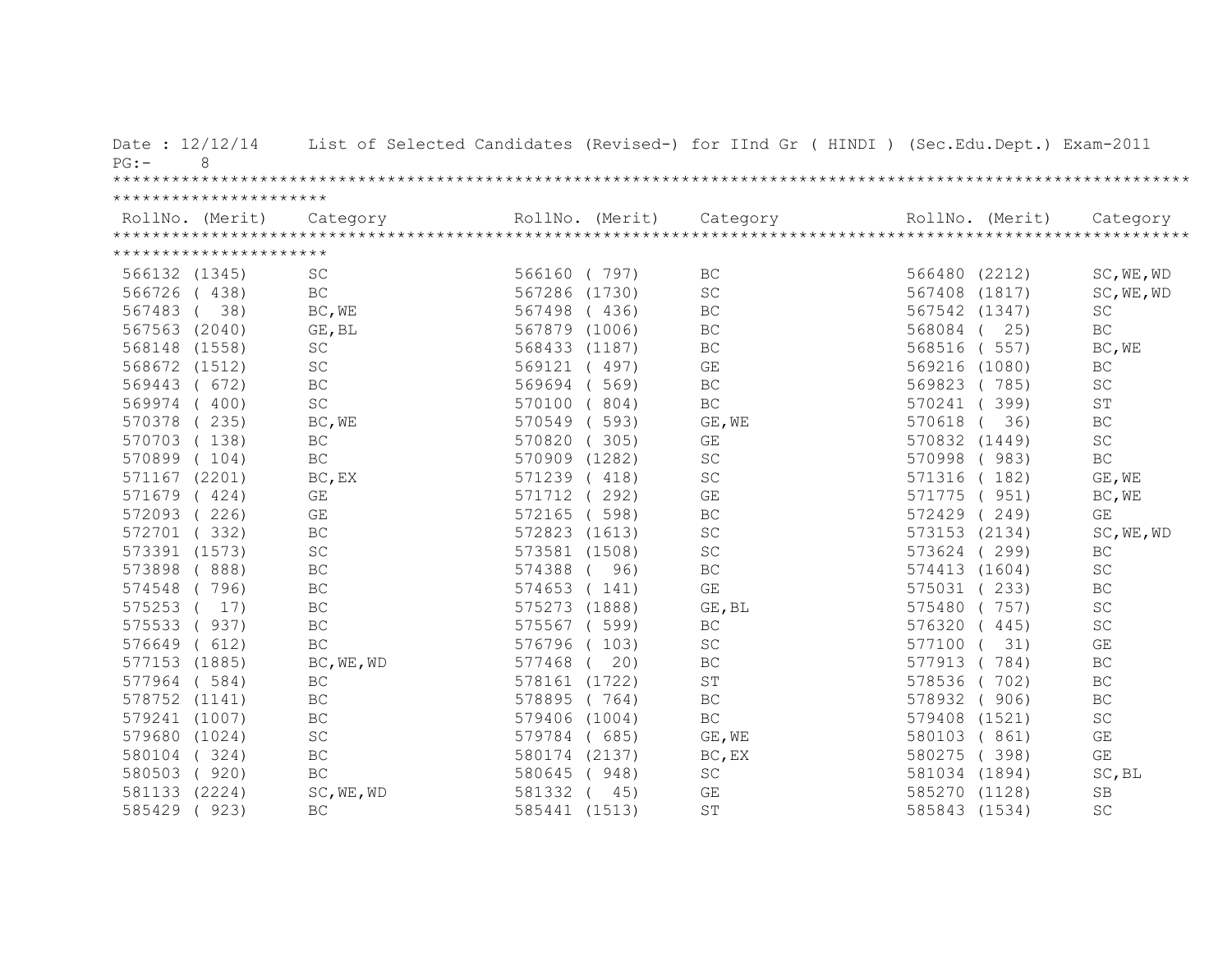| 586230 (1553) |        | ST                  | 586472 | (1501) | ST                  | 933)<br>586971   | BC                  |
|---------------|--------|---------------------|--------|--------|---------------------|------------------|---------------------|
| 587199        | 682)   | GE                  | 588077 | 346)   | GE                  | 579)<br>588129   | GE, WE              |
| 588208        | (1019) | SC                  | 588529 | (1448) | ST                  | 588810<br>(1631) | ST, WE              |
| 588889        | 296)   | ST                  | 588897 | 711)   | GE                  | 589135<br>(1217) | BC                  |
| 589152        | 482)   | BC                  | 589411 | 609)   | GE, WE              | 589629<br>(2249) | SB, EX              |
| 589808        | (1628) | ST                  | 590479 | 592)   | SC                  | 590601<br>(1525) | ST                  |
| 590826        | (1088) | ST                  | 590928 | (1775) | ST                  | 591036<br>(2160) | SC, EX              |
| 591150        | (1540) | $\operatorname{SC}$ | 591505 | 645)   | GE, WE              | 591825<br>308)   | GE                  |
| 592663        | 774)   | GE, WE              | 593043 | 498)   | SB                  | 593054<br>393)   | GE, WE              |
| 593126        | 988)   | GE, WE              | 593262 | (1985) | GE, BL              | 593738<br>(1976) | GE, WE, WD          |
| 594061        | (1996) | ST, BL              | 594363 | (1402) | ST                  | 594547<br>(1445) | SC                  |
| 594863        | (2220) | BC, EX              | 595221 | 716)   | <b>SB</b>           | 596370<br>(1541) | $\operatorname{ST}$ |
| 596477        | (2105) | ST, WE, WD          | 596592 | (1717) | <b>ST</b>           | 596817<br>(1016) | $\operatorname{BC}$ |
| 596943        | 648)   | GE, WE              | 597252 | (1741) | <b>ST</b>           | 285)<br>597319   | GE, WE              |
| 597549        | (2227) | SB, EX              | 597602 | (1377) | ${\tt ST}$          | 597717<br>(1193) | BC                  |
| 598288        | 501)   | GE                  | 598334 | (1683) | <b>SC</b>           | 598382<br>(1526) | ST, WE              |
| 598481        | (1726) | ST, WE              | 598813 | (1690) | SC                  | 598941<br>(1811) | ST, WE              |
| 599255        | (2094) | SB, WE, WD          | 599425 | (1313) | <b>SB</b>           | 601629<br>(1841) | SC, WE              |
| 601745        | (1269) | BC, WE              | 602451 | 161)   | GE                  | 602523<br>968)   | ST, LD              |
| 602700        | (2138) | SB, EX              | 603221 | 42)    | BC                  | 603437<br>644)   | SC                  |
| 603716        | (491)  | ST                  | 604076 | (1444) | ST                  | 604138<br>(1672) | ST                  |
| 604152        | (1801) | ST, WE              | 604539 | (1988) | TSP-ST, WE          | 605274<br>(1945) | TSP-ST, LD          |
| 605376        | (1380) | ST                  | 605410 | 183)   | BC                  | 605823<br>212)   | GE                  |
| 605873        | 517)   | ST                  | 606021 | (1656) | ST                  | 607068<br>(2145) | SB, EX              |
| 607135        | (1388) | <b>ST</b>           | 607151 | (1497) | <b>SC</b>           | 607245<br>(1489) | ST                  |
| 607419 (1926) |        | BC, WE, WD          | 607431 | (1162) | $\operatorname{ST}$ | 607494<br>(1946) | SC, WE, WD          |
|               |        |                     |        |        |                     |                  |                     |

From Roll No. 566132 To 607494 Page No.-> 8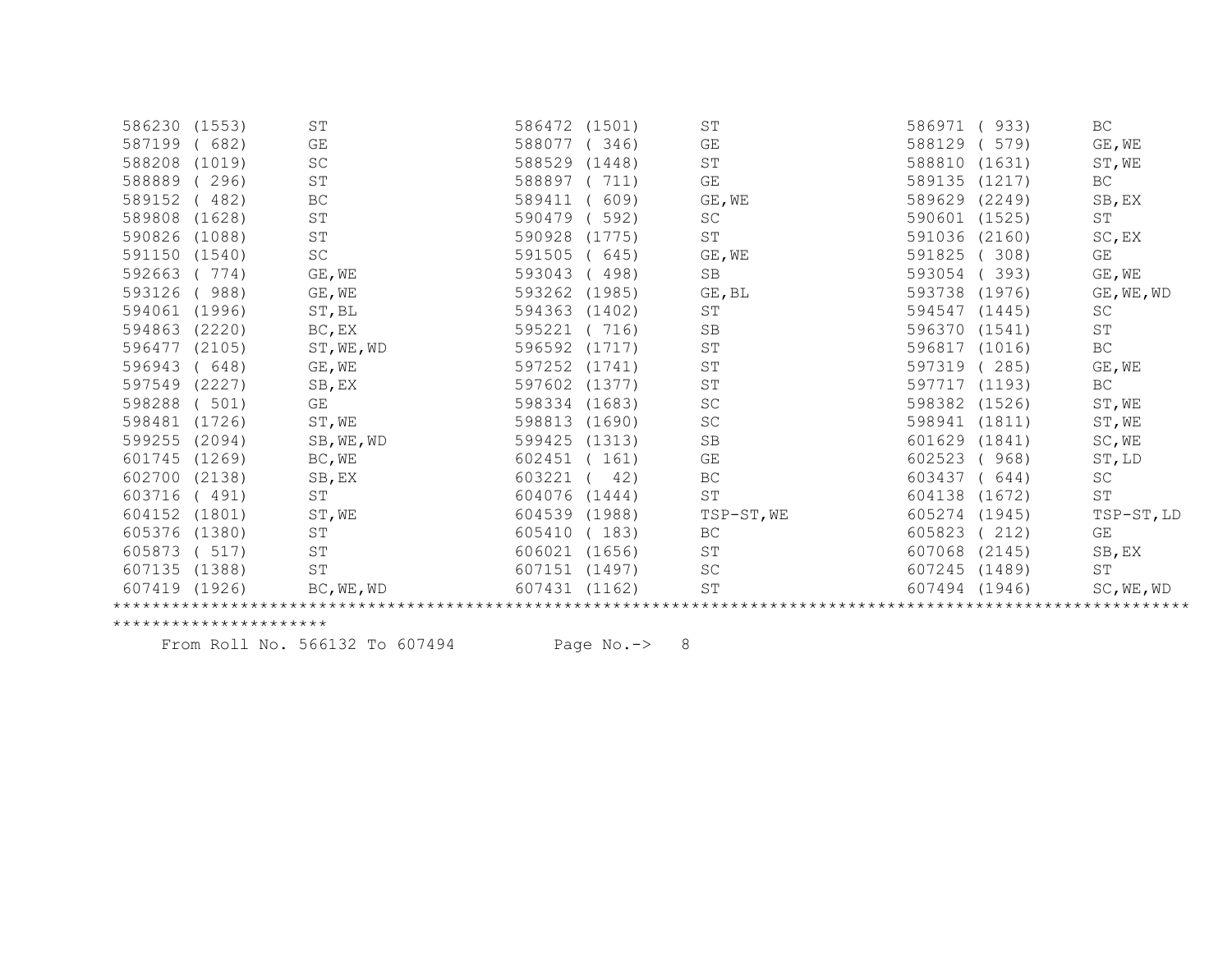| Date: 12/12/14<br>9<br>PG: |                     |               |                 | List of Selected Candidates (Revised-) for IInd Gr ( HINDI ) (Sec.Edu.Dept.) Exam-2011 |                 |                     |
|----------------------------|---------------------|---------------|-----------------|----------------------------------------------------------------------------------------|-----------------|---------------------|
|                            |                     |               |                 |                                                                                        |                 |                     |
| **********************     |                     |               |                 |                                                                                        |                 |                     |
| RollNo. (Merit)            | Category            |               | RollNo. (Merit) | Category                                                                               | RollNo. (Merit) | Category            |
|                            |                     |               |                 |                                                                                        |                 |                     |
| **********************     |                     |               |                 |                                                                                        |                 |                     |
| 607513 (451)               | GE                  | 607710 (2223) |                 | ST, WE, WD                                                                             | 607787 (126)    | GE                  |
| 890)<br>608447             | <b>BC</b>           | 608481 (1587) |                 | ST                                                                                     | 608539 (1755)   | $\mbox{ST}$         |
| 608592<br>755)             | GE, WE              | 608628 (1769) |                 | ST                                                                                     | 608657 (143)    | GE                  |
| 790)<br>608868             | <b>ST</b>           | 608945 (1793) |                 | SC, WE                                                                                 | 609070 (1157)   | $\mbox{ST}$         |
| 609139<br>(794)            | BC                  | 609932 (480)  |                 | BC                                                                                     | 610525 (1621)   | $\mbox{ST}$         |
| 610577 (1259)              | <b>ST</b>           | 610676 (1632) |                 | SC                                                                                     | 610862 (434)    | <b>ST</b>           |
| 611284<br>(693)            | <b>ST</b>           | 611529 (275)  |                 | GE                                                                                     | 611531 (1081)   | SC, WE              |
| 611800 (1833)              | GE, WE, DV          | 611885 (2180) |                 | BC, EX                                                                                 | 611972 (1758)   | ST                  |
| 612051 (1765)              | ST                  | 612274 (2153) |                 | SC, WE, WD                                                                             | 612822 (1075)   | $\operatorname{BC}$ |
| 613525 (1601)              | SC, WE              | 613670 ( 878) |                 | ST                                                                                     | 613773 (1716)   | ST                  |
| 614333 (474)               | <b>BC</b>           | 614704 (1776) |                 | ST                                                                                     | 614813 (1699)   | $\operatorname{ST}$ |
| 615020 (725)               | ST                  | 615329 (1648) |                 | ST                                                                                     | 615358 (1665)   | $\operatorname{SC}$ |
| 615519<br>27)              | GE, WE              | 615912 (1728) |                 | ST                                                                                     | 615992 (1737)   | SC, WE              |
| 616068 (1671)              | SC                  | 616372 (2095) |                 | SB, WE, WD                                                                             | 616533 ( 681)   | SC                  |
| 616818 (148)               | BC                  | 617112 (1354) |                 | BC, WE                                                                                 | 617997 ( 627)   | BC                  |
| 618053 (2202)              | SC, WE, WD          | 618857 (1612) |                 | ST                                                                                     | 618974 (504)    | $\operatorname{BC}$ |
| 619064 (1212)              | SB                  | 619086 (1174) |                 | BC, WE                                                                                 | 619088<br>(447) | BC, WE              |
| 619555 (1814)              | SC, WE              | 619682 (413)  |                 | BC                                                                                     | 619699 (1617)   | <b>ST</b>           |
| 619756 (1750)              | ST                  | 619762 (1480) |                 | ST                                                                                     | 619995 (159)    | BC, WE              |
| 620162 (266)               | $\operatorname{BC}$ | 620293 (1780) |                 | ST                                                                                     | 620765 (472)    | BC                  |
| 621120<br>(970)            | $\operatorname{BC}$ | 621372 (1214) |                 | BC                                                                                     | 621424 (1649)   | ST, LD              |
| 621434 (1416)              | SC, WE              | 621514 (1234) |                 | BC                                                                                     | 622276 (1614)   | <b>SC</b>           |
| 622309 (1372)              | $\operatorname{SC}$ | 622390 (180)  |                 | $\operatorname{BC}$                                                                    | 622529 (1442)   | SC, WE              |
| 622798 (1859)              | ST, WE              | 622845 (1435) |                 | SC                                                                                     | 623381 ( 613)   | GE, WE              |
| 624471 (1424)              | GE, WE, DV          | 624628 (2068) |                 | BC, WE, WD                                                                             | 625186 (1471)   | ST                  |
| 630148<br>(919)            | BC                  | 630510 (135)  |                 | $\operatorname{BC}$                                                                    | 630521 (389)    | $\operatorname{BC}$ |
| 631164 (1524)              | $\operatorname{SC}$ | 631653        | (437)           | GE, WE                                                                                 | 631702 (1982)   | BC, WE, WD          |
| 632120 (2161)              | SC, EX              | 632163 (2037) |                 | BC, WE, WD                                                                             | 632368<br>(998) | BC                  |
| 632431 (1509)              | $\operatorname{SC}$ | 632822 (1078) |                 | <b>SB</b>                                                                              | 632846<br>(423) | <b>BC</b>           |
| 632908<br>(470)            | GE                  | 632957        | (957)           | <b>BC</b>                                                                              | 633234 (1160)   | $\operatorname{BC}$ |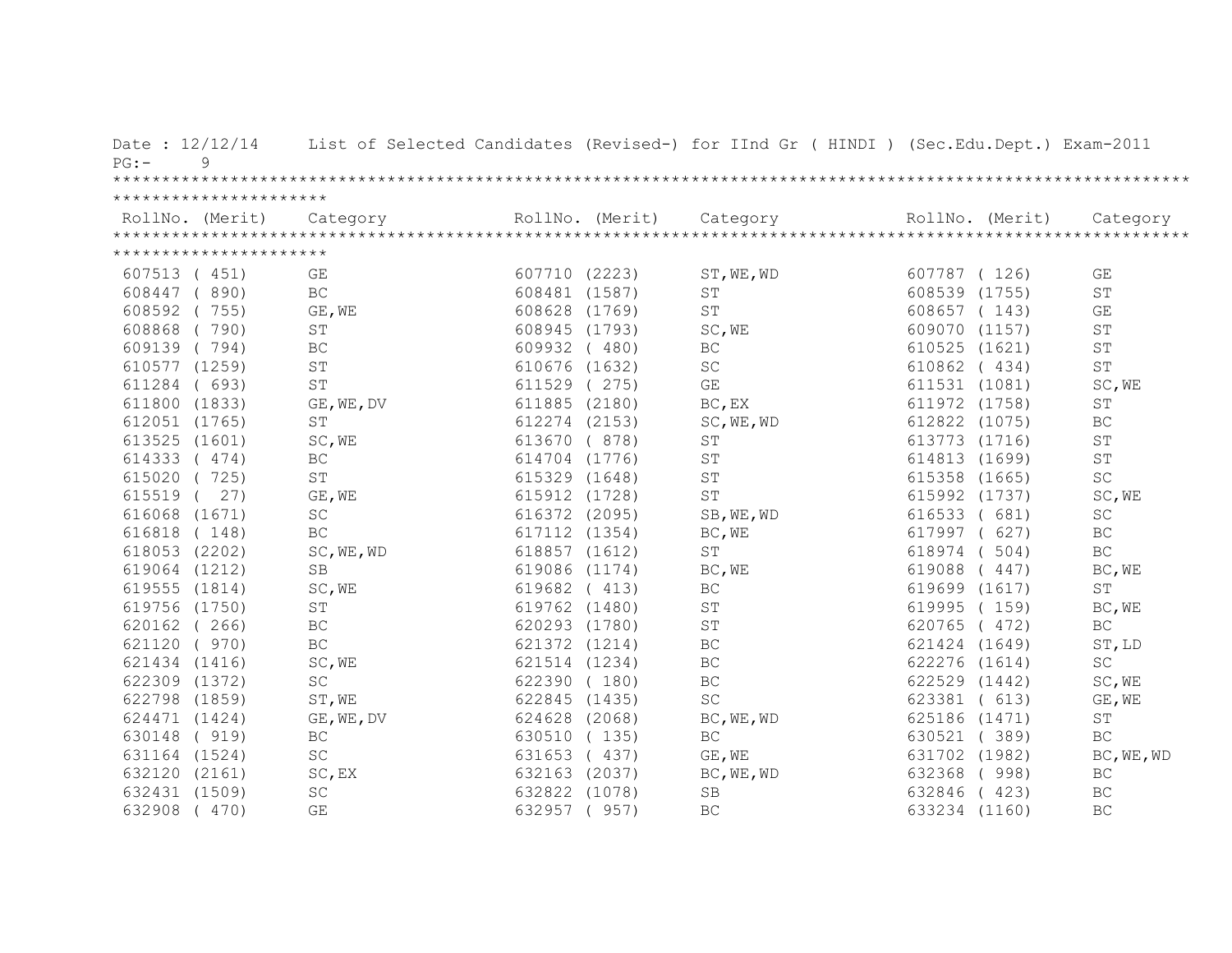| 223)<br>633311         | BC, WE              | 633461        | 316)   | <b>BC</b>  | 633680 (1057)    | BC, WE              |
|------------------------|---------------------|---------------|--------|------------|------------------|---------------------|
| 633683<br>245)         | BC, LD              | 633757        | (2054) | BC, EX     | 633919 (1465)    | $\operatorname{SC}$ |
| 633998<br>259)         | BC                  | 634176        | 375)   | <b>BC</b>  | 634186<br>66)    | BC                  |
| 634422<br>800)         | <b>BC</b>           | 634437        | 626)   | <b>BC</b>  | 634691<br>(2071) | BC, EX              |
| 635682<br>694)         | BC, WE              | 635779        | 873)   | GE         | 636127<br>(980)  | <b>BC</b>           |
| 636301<br>304)         | BC                  | 636865        | 635)   | GE         | 636993<br>(1616) | $\operatorname{SC}$ |
| 637083<br>813)         | BC                  | 637276        | 514)   | BC         | 637854<br>32)    | BC                  |
| 637910<br>493)         | GE, WE              | 637912        | (1155) | <b>BC</b>  | 637965<br>404)   | BC                  |
| 638094<br>(1754)       | SC, WE              | 638273        | (624)  | <b>BC</b>  | 638369<br>177)   | <b>BC</b>           |
| 638420<br>(1171)       | <b>BC</b>           | 638553        | (1999) | SC, EX     | 638593<br>(410)  | <b>BC</b>           |
| 638652<br>(1938)       | BC, BL, LD          | 638727        | (1884) | GE, BL     | 638804<br>616)   | $\operatorname{BC}$ |
| 639228<br>88)          | <b>BC</b>           | 639893        | (1607) | <b>SC</b>  | 639990<br>(956)  | BC, WE              |
| 640155<br>(2150)       | BC, EX              | 640228        | (2028) | GE, WE, WD | 640363<br>(2063) | BC, WE, WD          |
| 640636<br>(1796)       | SC, WE              | 640698        | (1453) | SC         | 640730<br>769)   | GE                  |
| 640801<br>298)         | GE                  | 641782        | (1340) | <b>SC</b>  | 642029 (1092)    | BC                  |
| 642213<br>803)         | $\operatorname{BC}$ | 642520        | (621)  | <b>BC</b>  | 642629<br>16)    | <b>BC</b>           |
| 642656<br>(893)        | BC                  | 642969        | (1001) | <b>BC</b>  | 643117<br>632)   | <b>BC</b>           |
| 643389<br>(1033)       | BC                  | 643501        | 582)   | BC         | 643549<br>(1031) | BC                  |
| 645397<br>(1307)       | $\operatorname{SC}$ | 645417        | 909)   | <b>BC</b>  | 645420<br>(884)  | <b>BC</b>           |
| 645421<br>(690)        | GE                  | 645544        | 300)   | <b>BC</b>  | 645583<br>471)   | SC                  |
| 645693 (2092)          | BC, EX              | 645774        | 419)   | <b>BC</b>  | 645841<br>(1386) | $\operatorname{SC}$ |
| 645983<br>34)          | GE                  | 646167        | (765)  | BC         | 646464<br>3)     | <b>BC</b>           |
| 646547<br>783)         | GE                  | 646606        | (1972) | BC, EX     | 646807<br>(880)  | SC                  |
| 646873<br>(851)        | BC                  | 646959 (1559) |        | SC         | 647781<br>(333)  | $\mbox{SB}$         |
| 647827<br>(1262)       | SC                  | 647972        | (391)  | <b>SC</b>  | 648049<br>(1050) | GE, WE              |
| 648165<br>(555)        | BC                  | 648195 (1310) |        | BC, WE     | 648220<br>(777)  | GE, WE              |
|                        |                     |               |        |            |                  |                     |
| ********************** |                     |               |        |            |                  |                     |

From Roll No. 607513 To 648220 Page No.-> 9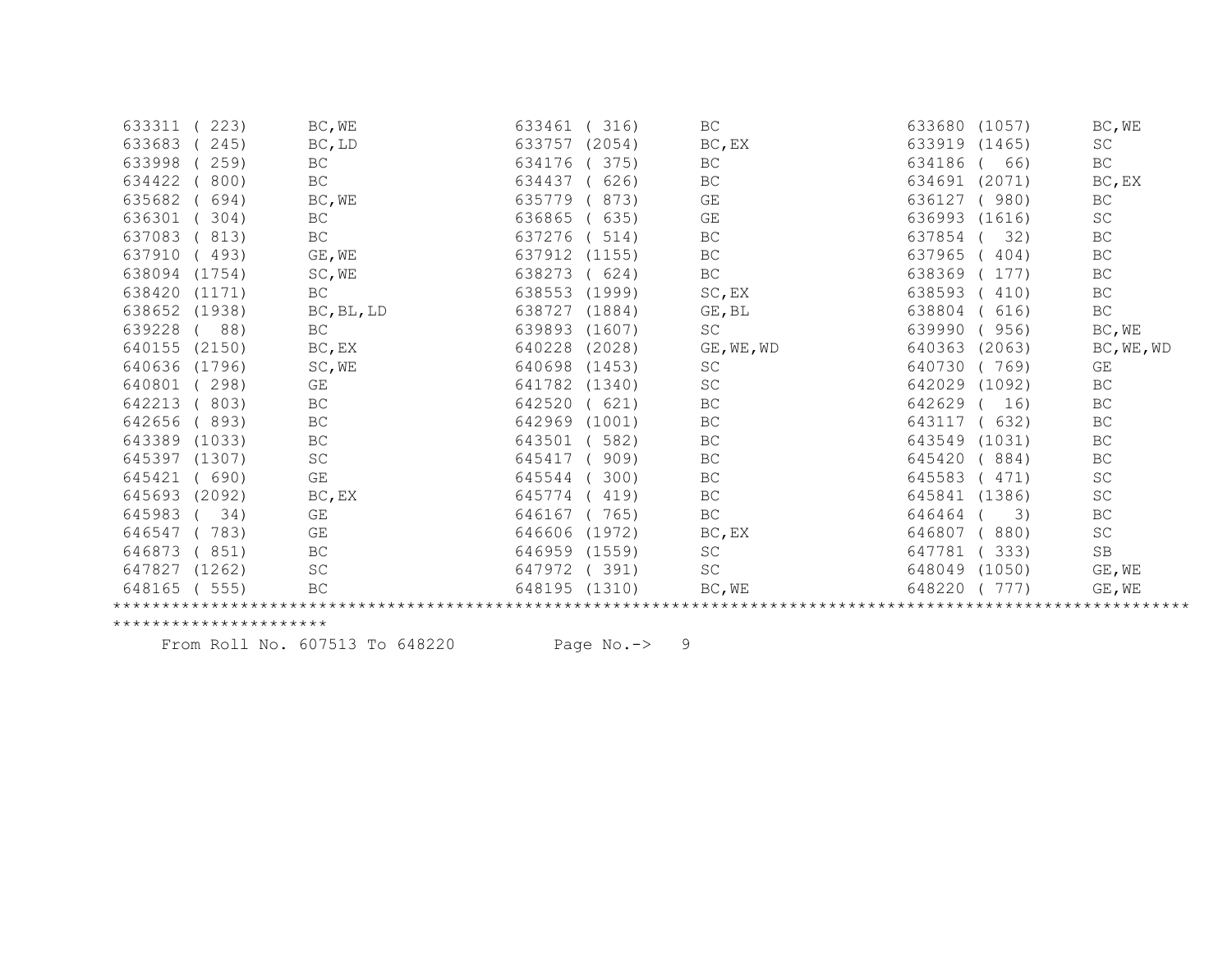| $PG:$ – | Date: $12/12/14$<br>10 |                         |               |                 | List of Selected Candidates (Revised-) for IInd Gr ( HINDI ) (Sec.Edu.Dept.) Exam-2011 |               |                 |                     |
|---------|------------------------|-------------------------|---------------|-----------------|----------------------------------------------------------------------------------------|---------------|-----------------|---------------------|
|         |                        |                         |               |                 |                                                                                        |               |                 |                     |
|         | ********************** |                         |               |                 |                                                                                        |               |                 |                     |
|         | RollNo. (Merit)        | Category                |               | RollNo. (Merit) | Category                                                                               |               | RollNo. (Merit) | Category            |
|         |                        |                         |               |                 |                                                                                        |               |                 |                     |
|         | ********************** |                         |               |                 |                                                                                        |               |                 |                     |
|         | 648326 (1606)          | <b>SC</b>               | 648376 (175)  |                 | BC                                                                                     | 648752 (2248) |                 | BC, EX              |
|         | 648807 (85)            | SC                      | 648973 (297)  |                 | GE                                                                                     | 649500        | (655)           | BC, WE              |
|         | 650485 (1630)          | SC                      | 650630 (1413) |                 | <b>SC</b>                                                                              | 651070 (1055) |                 | BC, WE              |
|         | 651687 (189)           | BC                      | 652675 (      | 19)             | GE                                                                                     | 652692 (1702) |                 | <b>SC</b>           |
|         | 652757 (732)           | $\mathbb{G}\mathcal{E}$ | 653012 (1369) |                 | BC, WE                                                                                 | 653318        | (610)           | ВC                  |
|         | 653654 (1543)          | $\operatorname{SC}$     | 654198 (1849) |                 | ST, WE                                                                                 | 654453 (1326) |                 | $\operatorname{SC}$ |
|         | 654590 (713)           | SC                      | 654738 (2146) |                 | SC, WE, WD                                                                             | 655374 (1137) |                 | SB                  |
|         | 655655 (1941)          | GE, WE, WD              | 656264 (876)  |                 | GE                                                                                     | 656372 ( 901) |                 | BC                  |
|         | 657534 (318)           | BC                      | 658091 (1067) |                 | SB                                                                                     | 658100 (1346) |                 | $\operatorname{SC}$ |
|         | 658385 (1305)          | $\operatorname{SC}$     | 658602 (1032) |                 | BC, WE                                                                                 | 660039 (1804) |                 | TSP-ST              |
|         | 660202 (1919)          | TSP-ST                  | 660556 (2177) |                 | BC, EX                                                                                 | 660896 (1918) |                 | TSP-ST              |
|         | 660897 (1951)          | TSP-ST                  | 661913 (1789) |                 | TSP-SC                                                                                 | 661956 (586)  |                 | GE, WE              |
|         | 662364 (1800)          | TSP-ST                  | 662610 (2002) |                 | TSP-ST, WE                                                                             | 665321 (1468) |                 | SC                  |
|         | 665616 (2125)          | BC, EX                  | 666046 (2247) |                 | SC, EX                                                                                 | 666055 (1233) |                 | $\operatorname{BC}$ |
|         | 666332 ( 467)          | GE                      | 666492 (2079) |                 | BC, WE, WD                                                                             | 666936 (      | 18)             | GE                  |
|         | 667353 (1300)          | SB, WE                  | 668853 (2059) |                 | BC, WE, WD                                                                             | 669054 (444)  |                 | GE                  |
|         | 669579 (826)           | GE                      | 669608 (1353) |                 | <b>SB</b>                                                                              | 669936 (1218) |                 | <b>BC</b>           |
|         | 675633 (935)           | BC, WE                  | 675638 (1644) |                 | ST                                                                                     | 675757 (2107) |                 | ST, WE, WD          |
|         | 675966 (580)           | GE                      | 676495 (1588) |                 | $\mbox{S}\,\mbox{T}$                                                                   | 676550 (1653) |                 | $\operatorname{SC}$ |
|         | 676668 (1339)          | ST                      | 677210 (1860) |                 | ST, WE                                                                                 | 677585 (1980) |                 | SC, BL              |
|         | 677674 (1238)          | <b>ST</b>               | 678076 (1783) |                 | ST, WE                                                                                 | 678577 (1825) |                 | SC, WE              |
|         | 678647 (1803)          | ST, WE                  | 679415 (1744) |                 | ST                                                                                     | 679521 (1664) |                 | $\operatorname{SC}$ |
|         | 679616 (369)           | ST                      | 680162 (1494) |                 | ST, WE                                                                                 | 680204 (1638) |                 | ST                  |
|         | 681013 (114)           | GE                      | 681448 (101)  |                 | <b>SC</b>                                                                              | 682412 (495)  |                 | BC                  |
|         | 683197 (1670)          | ST, WE                  | 683472 (2060) |                 | BC, WE, WD                                                                             | 684098 (1292) |                 | ST                  |
|         | 684338 (1225)          | $\operatorname{BC}$     | 684388 (1530) |                 | $\mbox{ST}$                                                                            | 684393 (1725) |                 | ST                  |
|         | 690192 (2171)          | BC, EX                  | 690738 (2162) |                 | BC, EX                                                                                 | 690875 (1246) |                 | $\operatorname{BC}$ |
|         | 691302 (1567)          | ST                      | 691458        | (898)           | BC, WE                                                                                 | 691652 (1095) |                 | BC                  |
|         | 691674 (1084)          | SC                      | 691824 (1576) |                 | SC                                                                                     | 691898        | (809)           | BC, LD              |
|         | 692162 (1523)          | SC                      | 693686        | 1)              | GE                                                                                     | 693841 (2179) |                 | BC, EX              |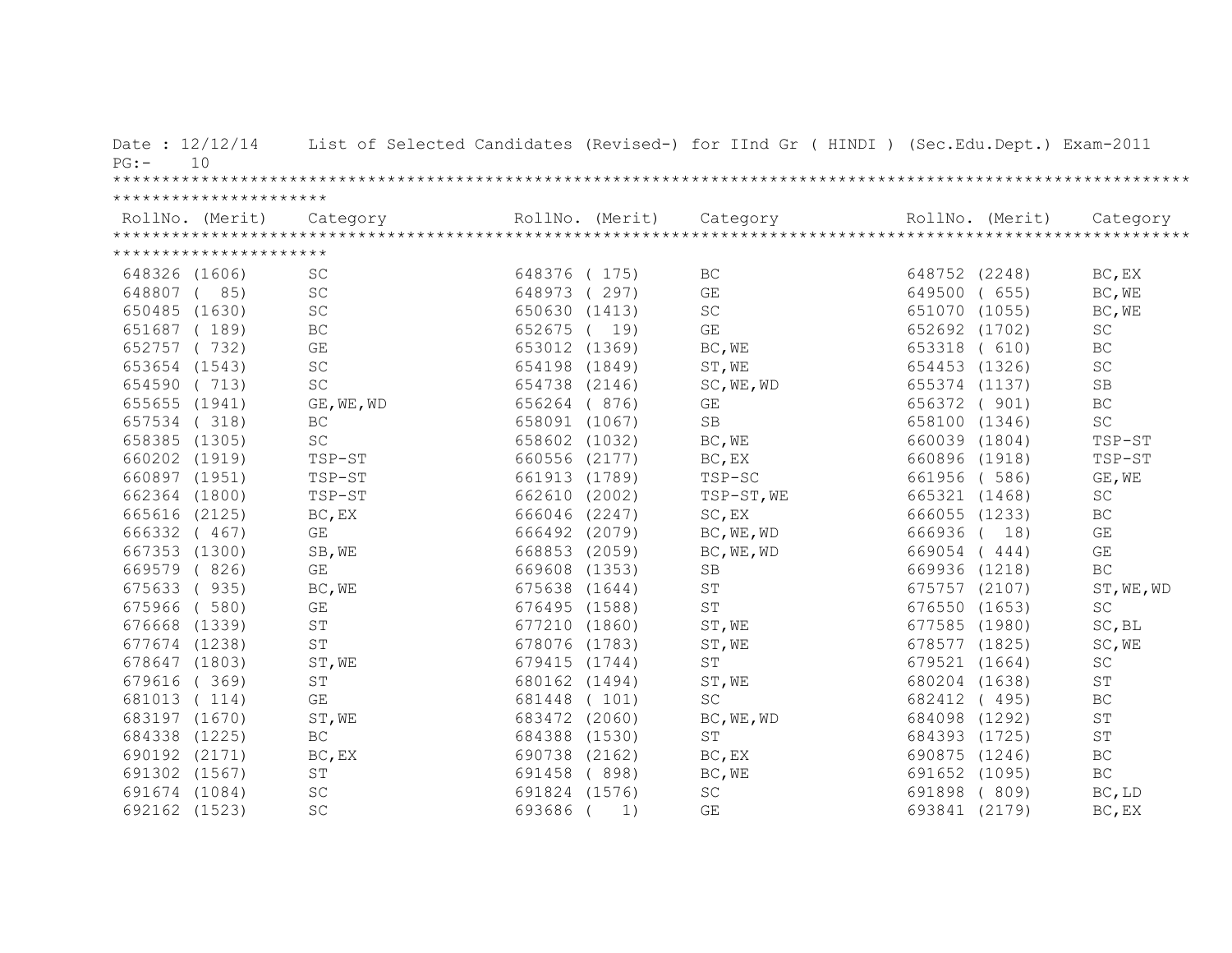| 693846        | (2086) | BC, WE, WD          | 693905 | (1528) | ST         | 694282 | (1148) | BC                  |
|---------------|--------|---------------------|--------|--------|------------|--------|--------|---------------------|
| 694353        | 949)   | <b>BC</b>           | 694453 | (960)  | SC, WE     | 694776 | 696)   | BC, WE              |
| 694860        | 961)   | BC, WE              | 695346 | (1834) | SC, WE     | 695390 | (2195) | GE, EX              |
| 695626        | (2032) | BC, WE, WD          | 695885 | 536)   | GE         | 696173 | (1651) | SC                  |
| 696195        | 871)   | GE, WE              | 696531 | 70)    | BC, LD     | 696655 | 827)   | BC                  |
| 696906        | 544)   | BC, WE              | 697013 | (2051) | GE, WE, WD | 697701 | 747)   | GE                  |
| 698121        | 706)   | <b>BC</b>           | 698377 | (657)  | GE         | 698570 | 869)   | BC, WE              |
| 699155        | 190)   | BC, WE              | 699499 | 914)   | GE, WE     | 699640 | 577)   | BC                  |
| 700431        | 520)   | BC                  | 700495 | 186)   | BC, WE     | 700628 | 547)   | BC                  |
| 701403        | 355)   | SC                  | 702642 | (1655) | <b>SC</b>  | 702662 | (2067) | BC, WE, WD          |
| 703275        | 817)   | BC, WE              | 703488 | (1131) | BC, WE     | 703758 | 780)   | BC, WE              |
| 704742        | 294)   | SC                  | 705116 | (2222) | BC, EX     | 705141 | (130)  | BC                  |
| 705376        | 221)   | BC                  | 705439 | (2176) | BC, EX     | 705566 | (1564) | SC                  |
| 705753        | 211)   | GE                  | 705768 | 723)   | BC         | 705980 | 701)   | GE                  |
| 706025        | (2027) | BC, WE, WD          | 706411 | (1491) | SC         | 706641 | (1044) | BC                  |
| 706888        | (1115) | BC                  | 707213 | (1242) | BC, WE     | 707602 | (1188) | SB                  |
| 707915        | (1666) | SC, WE              | 708140 | (107)  | BC         | 708142 | (543)  | $\operatorname{BC}$ |
| 708397        | 477)   | $\operatorname{BC}$ | 708400 | (1813) | ST, WE     | 708649 | 7)     | BC                  |
| 708749        | 669)   | BC                  | 708787 | 5)     | <b>BC</b>  | 708885 | (1954) | BC, WE, WD          |
| 709381 (1866) |        | BC, WE, WD          | 709477 | 331)   | GE, WE     | 710054 | (199)  | BC                  |
| 710160        | 812)   | BC, WE              | 710507 | 443)   | SC         | 710657 | (1180) | BC, WE              |
| 710952        | 123)   | SC                  | 711054 | 799)   | SC         | 711097 | (2091) | BC, WE, WD          |
| 711283        | (1707) | $\operatorname{SC}$ | 711303 | 843)   | BC, WE     | 711365 | (1686) | $SC$ , $LD$         |
| 711463        | (1034) | $\operatorname{BC}$ | 711649 | (1150) | SC         | 711655 | (1333) | BC, WE              |
| 711749        | (2173) | BC, EX              | 712086 | (1273) | BC, WE     | 712283 | (1366) | BC, WE              |
| 712543        | (2152) | BC, EX              | 712796 | (2164) | BC, EX     | 713210 | 59)    | BC                  |
|               |        |                     |        |        |            |        |        |                     |

From Roll No. 648326 To 713210 Page No.-> 10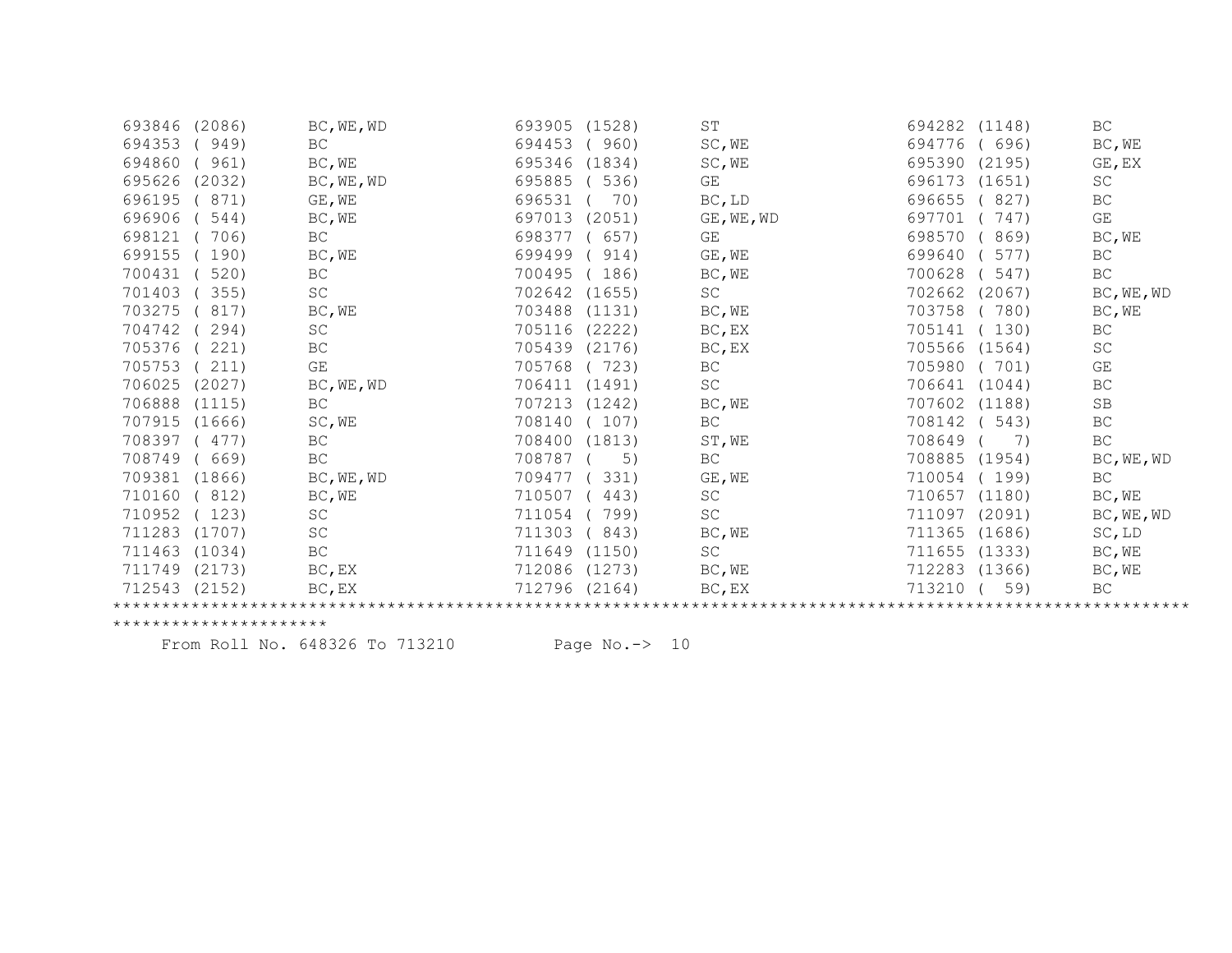| Date: $12/12/14$<br>$PG:$ - | 11                     |                     |               |                 | List of Selected Candidates (Revised-) for IInd Gr ( HINDI ) (Sec.Edu.Dept.) Exam-2011                                                                                                                                                                                                                                                                                                                                                                        |               |                 |                     |
|-----------------------------|------------------------|---------------------|---------------|-----------------|---------------------------------------------------------------------------------------------------------------------------------------------------------------------------------------------------------------------------------------------------------------------------------------------------------------------------------------------------------------------------------------------------------------------------------------------------------------|---------------|-----------------|---------------------|
|                             | ********************** |                     |               |                 |                                                                                                                                                                                                                                                                                                                                                                                                                                                               |               |                 |                     |
|                             |                        |                     |               | RollNo. (Merit) | $\begin{minipage}{.4cm} \begin{minipage}{0.5cm} \begin{minipage}{0.5cm} \begin{minipage}{0.5cm} \begin{minipage}{0.5cm} \begin{minipage}{0.5cm} \begin{minipage}{0.5cm} \begin{minipage}{0.5cm} \begin{minipage}{0.5cm} \begin{minipage}{0.5cm} \begin{minipage}{0.5cm} \begin{minipage}{0.5cm} \begin{minipage}{0.5cm} \begin{minipage}{0.5cm} \begin{minipage}{0.5cm} \begin{minipage}{0.5cm} \begin{minipage}{0.5cm} \begin{minipage}{0.5cm} \begin{minip$ |               | RollNo. (Merit) |                     |
|                             | ********************** |                     |               |                 |                                                                                                                                                                                                                                                                                                                                                                                                                                                               |               |                 |                     |
| 713218 (2003)               |                        | BC, WE, WD          | 713254 (1472) |                 | <b>ST</b>                                                                                                                                                                                                                                                                                                                                                                                                                                                     | 713895 (905)  |                 | BC                  |
| 714292 (1457)               |                        | SC                  | 714837 (1052) |                 | BC, WE                                                                                                                                                                                                                                                                                                                                                                                                                                                        | 715075 (234)  |                 | BC                  |
| 715902 (1104)               |                        | BC, LD              | 715907 (1404) |                 | $\operatorname{SC}$                                                                                                                                                                                                                                                                                                                                                                                                                                           | 716029 (1550) |                 | $\operatorname{ST}$ |
| 716377 (798)                |                        | BC                  | 716411 (1147) |                 | BC                                                                                                                                                                                                                                                                                                                                                                                                                                                            | 716549 (1286) |                 | BC, WE              |
| 716767 (1172)               |                        | BC                  | 716864 (1224) |                 | <b>SC</b>                                                                                                                                                                                                                                                                                                                                                                                                                                                     | 716930 (1176) |                 | BC, WE              |
| 717039 (306)                |                        | BC                  | 717139 (2231) |                 | BC, EX                                                                                                                                                                                                                                                                                                                                                                                                                                                        | 717253 (2046) |                 | SB, BL              |
| 717414 (886)                |                        | $\operatorname{BC}$ | 718105 (196)  |                 | GE                                                                                                                                                                                                                                                                                                                                                                                                                                                            | 718318 (1425) |                 | SC                  |
| 718527 (985)                |                        | $\operatorname{BC}$ | 718955 (1552) |                 | $\operatorname{SC}$                                                                                                                                                                                                                                                                                                                                                                                                                                           | 719297 (466)  |                 | BC                  |
| 719493 (1068)               |                        | BC                  | 719608 ( 552) |                 | BC                                                                                                                                                                                                                                                                                                                                                                                                                                                            | 719818 ( 12)  |                 | GE, WE              |
| 719945 (1983)               |                        | SC, WE, DV          | 720103 (1165) |                 | $\operatorname{BC}$                                                                                                                                                                                                                                                                                                                                                                                                                                           | 720320 (352)  |                 | $\operatorname{BC}$ |
| 720373 (481)                |                        | $\operatorname{BC}$ | 720696 (343)  |                 | $\operatorname{BC}$                                                                                                                                                                                                                                                                                                                                                                                                                                           | 720746 (1152) |                 | BC, WE              |
| 720764 (1283)               |                        | SC                  | 721134 (2203) |                 | BC, EX                                                                                                                                                                                                                                                                                                                                                                                                                                                        | 721504 (854)  |                 | SB                  |
| 721517 (1697)               |                        | $\operatorname{SC}$ | 721999 (291)  |                 | $\operatorname{BC}$                                                                                                                                                                                                                                                                                                                                                                                                                                           | 722146 (1747) |                 | SC                  |
| 722313 (1236)               |                        | BC, WE              | 722428 (1164) |                 | BC, WE                                                                                                                                                                                                                                                                                                                                                                                                                                                        | 722549 (551)  |                 | BC                  |
| 722631 ( 596)               |                        | GE                  | 722642 (1696) |                 | $\operatorname{SC}$                                                                                                                                                                                                                                                                                                                                                                                                                                           | 722896 (1237) |                 | BC.                 |
| 723229 (1732)               |                        | SC                  | 723425 (1753) |                 | SC, WE                                                                                                                                                                                                                                                                                                                                                                                                                                                        | 730116 (2065) |                 | BC, WE, WD          |
| 730431 (1593)               |                        | $\operatorname{SC}$ | 730696 (422)  |                 | BC                                                                                                                                                                                                                                                                                                                                                                                                                                                            | 731539 (325)  |                 | BC                  |
| 731622 (1679)               |                        | $\operatorname{SC}$ | 731883 (98)   |                 | GE                                                                                                                                                                                                                                                                                                                                                                                                                                                            | 731957 (2142) |                 | TSP-                |
| SC, WE, WD                  |                        |                     |               |                 |                                                                                                                                                                                                                                                                                                                                                                                                                                                               |               |                 |                     |
| 732500 (112)                |                        | GE                  | 733277 (1880) |                 | TSP-ST                                                                                                                                                                                                                                                                                                                                                                                                                                                        | 733444 (105)  |                 | GE                  |
| 733787 (360)                |                        | $\operatorname{BC}$ | 734064 (487)  |                 | $\operatorname{BC}$                                                                                                                                                                                                                                                                                                                                                                                                                                           | 734161 (1383) |                 | $\operatorname{SC}$ |
| 734312 (224)                |                        | BC                  | 734933 (1134) |                 | BC                                                                                                                                                                                                                                                                                                                                                                                                                                                            | 740270 (1208) |                 | BC                  |
| 740812 (830)                |                        | $\operatorname{SC}$ | 740902 (150)  |                 | GE                                                                                                                                                                                                                                                                                                                                                                                                                                                            | 741468 (754)  |                 | $\operatorname{BC}$ |
| 741677 (1687)               |                        | $\operatorname{SC}$ | 741735 (2210) |                 | SC, WE, WD                                                                                                                                                                                                                                                                                                                                                                                                                                                    | 741887 ( 60)  |                 | $\operatorname{SC}$ |
| 742331 (1619)               |                        | SC                  | 742550 (1578) |                 | SC, WE                                                                                                                                                                                                                                                                                                                                                                                                                                                        | 743048 (1194) |                 | $\operatorname{SC}$ |
| 743135 ( 606)               |                        | BC                  | 743468 (1965) |                 | SC, WE, DV                                                                                                                                                                                                                                                                                                                                                                                                                                                    | 743672 (1393) |                 | <b>SC</b>           |
| 743697 (1865)               |                        | BC, WE, WD          | 743983 (1195) |                 | $\operatorname{SC}$                                                                                                                                                                                                                                                                                                                                                                                                                                           | 744070 (867)  |                 | BC, WE              |
| 744384 ( 917)               |                        | $\operatorname{BC}$ | 744813 ( 541) |                 | BC, WE                                                                                                                                                                                                                                                                                                                                                                                                                                                        | 745151 (1659) |                 | $\operatorname{SC}$ |
| 745446 (887)                |                        | $\operatorname{BC}$ | 746099 (1770) |                 | SC, WE, LD                                                                                                                                                                                                                                                                                                                                                                                                                                                    | 746698 (1308) |                 | BC, WE              |
| 746805 (1151)               |                        | BC                  | 747014 (2008) |                 | GE, WE, BL                                                                                                                                                                                                                                                                                                                                                                                                                                                    | 747038        | (382)           | GE, WE              |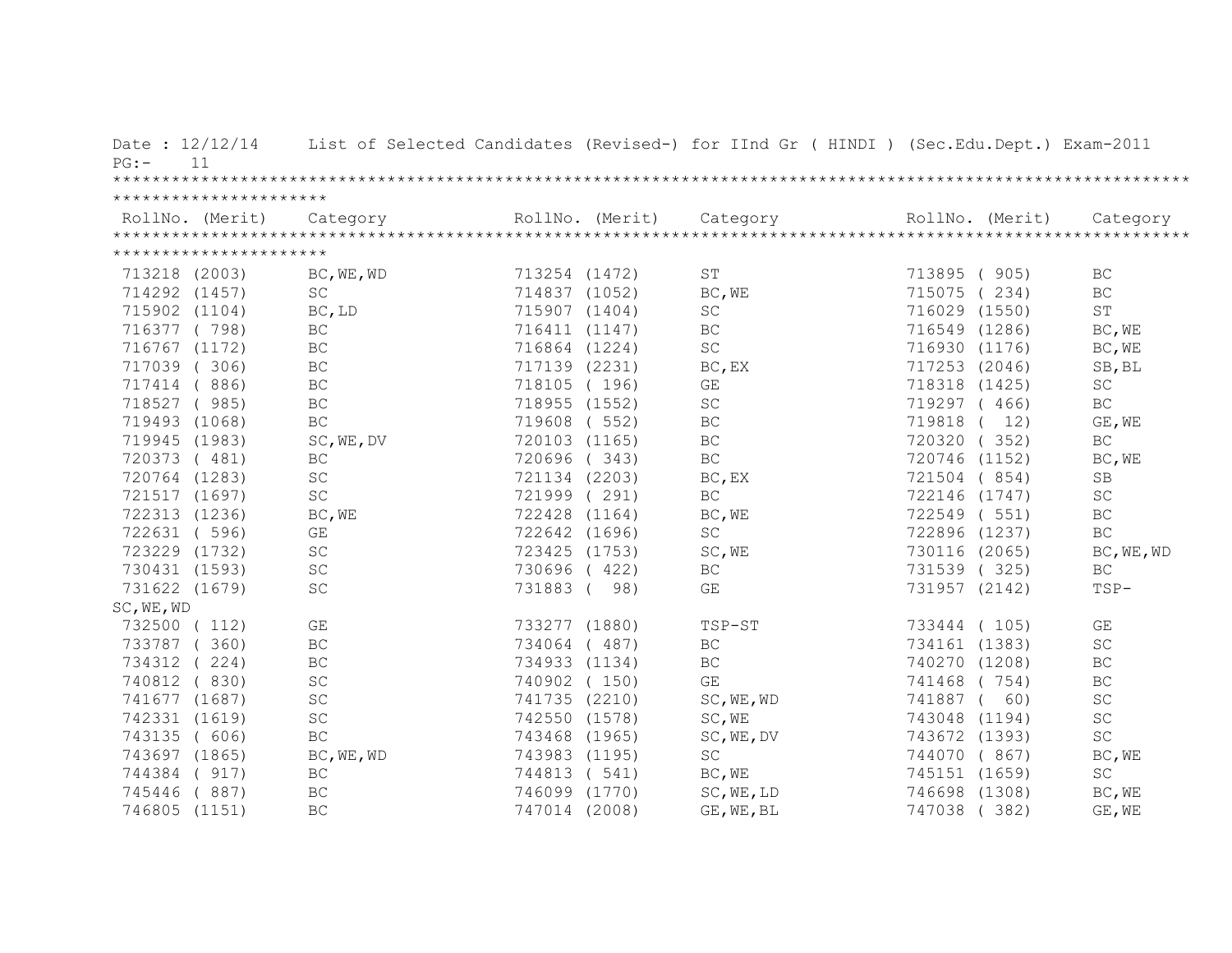| 747589        | 242)   | BC                  | 747796 | 523)   | GE                  | 747819<br>(1005) | $\operatorname{BC}$         |
|---------------|--------|---------------------|--------|--------|---------------------|------------------|-----------------------------|
| 748511        | 341)   | BC, WE              | 748552 | 728)   | $\operatorname{SC}$ | 749782<br>(1826) | SC, WE                      |
| 749977        | (1129) | BC, WE              | 750159 | 668)   | BC                  | 750260<br>(1928) | GE, WE, WD                  |
| 750277        | 307)   | GE                  | 750321 | (1138) | BC, WE              | 750711<br>(1000) | BC                          |
| 751260        | 874)   | SC, LD              | 751306 | (145)  | BC                  | 751954<br>(2216) | GE, EX                      |
| 751998        | 354)   | BC                  | 752306 | (1362) | BC, WE              | 752479<br>745)   | BC                          |
| 752500        | (1215) | $\operatorname{BC}$ | 752527 | 838)   | GE                  | 323)<br>752546   | BC                          |
| 752834        | (643)  | BC                  | 753049 | (1073) | BC                  | 371)<br>753271   | GE                          |
| 753737        | (1182) | $\operatorname{BC}$ | 754889 | 773)   | GE, WE              | 754978<br>(1949) | BC, WE, WD                  |
| 755090        | (1815) | SC, WE              | 755362 | (1278) | $\operatorname{SC}$ | 755675<br>350)   | BC, WE                      |
| 756052        | (829)  | GE                  | 756168 | (924)  | GE, WE              | (1399)<br>756356 | SC                          |
| 756535 (1317) |        | BC, WE              | 756612 | (1099) | BC                  | 757375<br>(1714) | $\operatorname{SC}$         |
| 757634 (1327) |        | BC, WE              | 757641 | (1734) | SC                  | 757659<br>(2062) | $BC$ , $EX$                 |
| 757669 (1676) |        | $\operatorname{SC}$ | 757735 | 163)   | SC                  | 758334<br>127)   | GE                          |
| 758367        | (1533) | SC, WE              | 758400 | 82)    | BC                  | 758477<br>(1785) | SC, WE                      |
| 758994 (1254) |        | $\operatorname{SC}$ | 759390 | (1086) | BC                  | 759567<br>(1288) | BC, WE                      |
| 760278 (1069) |        | BC, WE              | 760737 | (1245) | BC, WE              | 767)<br>760826   | BC                          |
| 760841        | (1059) | GE, WE              | 760879 | (1370) | BC, WE              | 765079<br>573)   | SB                          |
| 765506 (1485) |        | $\operatorname{SC}$ | 765868 | (1930) | GE, WE, WD          | 765895<br>818)   | GE                          |
| 765910        | 61)    | $\operatorname{BC}$ | 766106 | (2148) | GE, EX              | 767015<br>(1431) | SC                          |
| 767117        | (1688) | SC, WE              | 767229 | (1963) | TSH-ST              | 767234<br>322)   | BC                          |
| 767454        | 47)    | GE                  | 768288 | 576)   | GE                  | 768535<br>334)   | GE                          |
| 768846        | (2039) | BC, BL              | 768849 | 208)   | <b>BC</b>           | 769019<br>600)   | BC, WE                      |
| 769510        | (1143) | $\operatorname{BC}$ | 769956 | (1589) | SC                  | 769973<br>(2194) | SC, WE, WD                  |
| 770168        | (219)  | BC                  | 770238 | (1669) | ST                  | 770311<br>(1325) | $\protect\operatorname{SC}$ |
| 770445        | (1323) | SC                  | 770932 | (1591) | SC, WE              | 771115<br>(1708) | $\operatorname{ST}$         |
| 771272        | (1235) | BC                  | 771787 | (1108) | BC                  | 772664<br>623)   | BC, LD                      |
|               |        |                     |        |        |                     |                  |                             |

From Roll No. 713218 To 772664 Page No.-> 11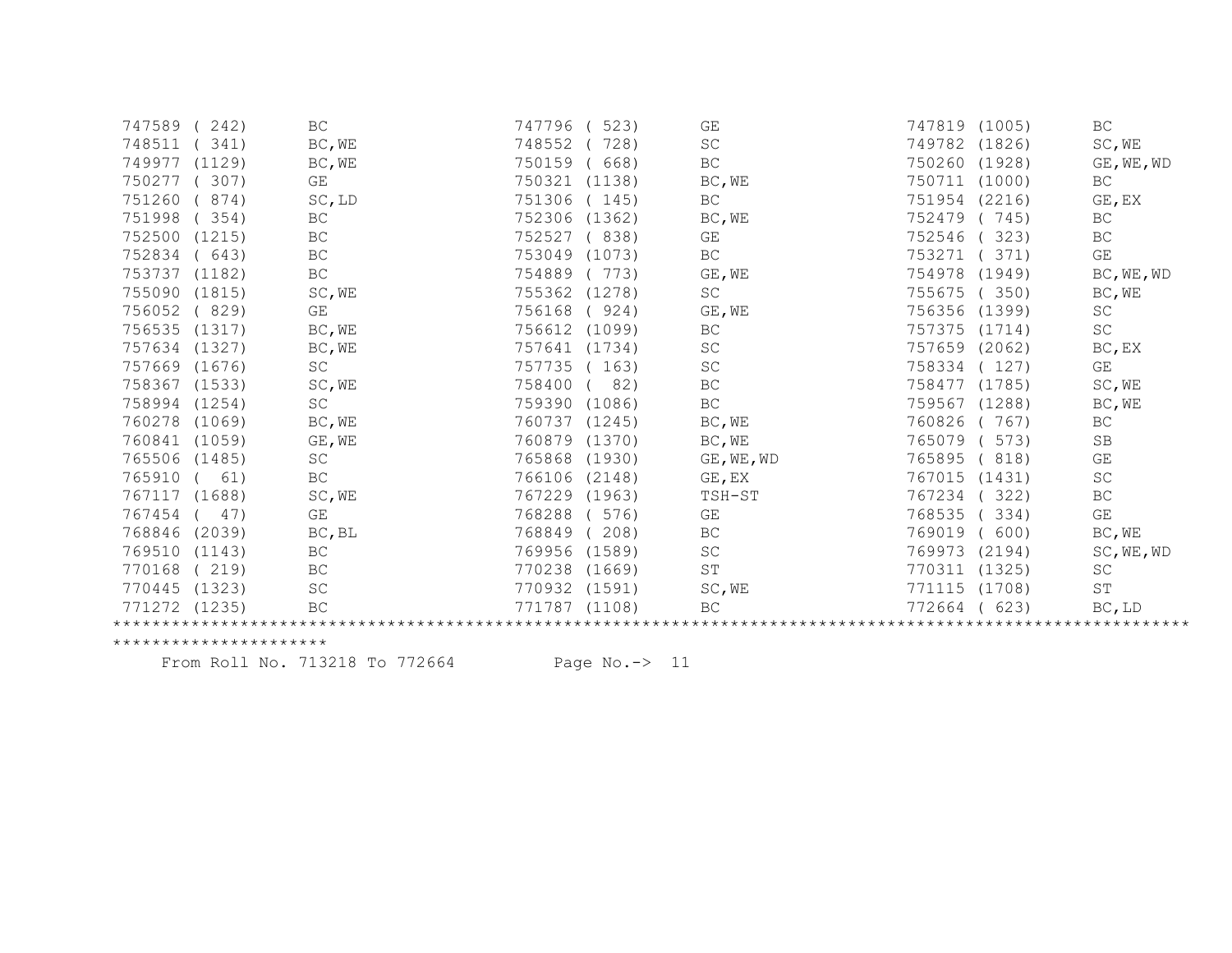| Date: 12/12/14<br>12<br>PG: |                             |               |     | List of Selected Candidates (Revised-) for IInd Gr ( HINDI ) (Sec.Edu.Dept.) Exam-2011 |               |                         |
|-----------------------------|-----------------------------|---------------|-----|----------------------------------------------------------------------------------------|---------------|-------------------------|
| **********************      |                             |               |     |                                                                                        |               |                         |
|                             |                             |               |     |                                                                                        |               |                         |
| **********************      |                             |               |     |                                                                                        |               |                         |
| 772721 (1548)               | <b>SC</b>                   | 772733 ( 619) |     | BC                                                                                     | 773115 (828)  | $\operatorname{SC}$     |
| 773198 (395)                | GE, WE                      | 773369 (1136) |     | SB                                                                                     | 773478 (1427) | <b>SC</b>               |
| 773729 (2206)               | ST, WE, WD                  | 773815 (705)  |     | $\operatorname{BC}$                                                                    | 773839 (833)  | GE, WE                  |
| 774401 (1077)               | BC                          | 774417 (1654) |     | $\operatorname{SC}$                                                                    | 774457 ( 631) | GE                      |
| 774658 ( 521)               | BC                          | 774686 (810)  |     | SC                                                                                     | 774890 (1517) | ST                      |
| 774975 (2181)               | SC, WE, WD                  | 775352 (250)  |     | BC                                                                                     | 776262 (2049) | GE, WE, WD              |
| 776362 ( 542)               | $\protect\operatorname{SC}$ | 777498 (1633) |     | $\mbox{S}\,\mbox{T}$                                                                   | 777534 ( 77)  | $\operatorname{BC}$     |
| 777663 (1229)               | $\operatorname{BC}$         | 778030 (943)  |     | $\operatorname{BC}$                                                                    | 779042 (1594) | ST, WE                  |
| 779559 (1253)               | $\operatorname{SC}$         | 780216 (171)  |     | BC                                                                                     | 785485 (1933) | TSP-ST                  |
| 786164 (1923)               | TSP-ST                      | 786334 (1546) |     | TSP-ST                                                                                 | 786343 (1932) | TSP-ST                  |
| 787600 (758)                | $\operatorname{BC}$         | 788223 (736)  |     | $\operatorname{BC}$                                                                    | 788963 (2033) | SB, WE, WD              |
| 789146 (2006)               | TSP-ST, WE                  | 789787 (1301) |     | BC, WE                                                                                 | 789984 (2205) | BC, EX                  |
| 790364 (1958)               | TSP-ST                      | 790412 (2077) |     | BC, WE, WD                                                                             | 790579 (510)  | GE                      |
| 790655 (1889)               | TSP-ST                      | 791144 (452)  |     | BC, WE                                                                                 | 791586 (1973) | BC, WE, WD              |
| 791753 (448)                | SC                          | 791980 (743)  |     | <b>BC</b>                                                                              | 792100 (2149) | SC, WE, WD              |
| 792120 (978)                | <b>BC</b>                   | 792237 (1892) |     | TSP-ST                                                                                 | 792634 (236)  | GE, WE                  |
| 793122 (1379)               | ST                          | 793554 (1911) |     | TSP-ST                                                                                 | 793803 (455)  | GE                      |
| 793902 (1929)               | TSP-ST                      | 794071 (370)  |     | $\operatorname{BC}$                                                                    | 794074 (426)  | $\operatorname{BC}$     |
| 794075 (727)                | GE                          | 794421 (      | 74) | GE                                                                                     | 794613 (1992) | TSP-ST, WE              |
| 794618 (1914)               | TSP-ST, WE                  | 794890 (1123) |     | BC, WE, DV                                                                             | 795005 (326)  | $\operatorname{BC}$     |
| 795286 (169)                | BC, WE                      | 795413 (646)  |     | GE                                                                                     | 795881 (835)  | $\mathbb{G}\mathcal{E}$ |
| 796406 (1832)               | BC, WE, DV                  | 796552 (1944) |     | TSP-ST                                                                                 | 797112 (1392) | $\operatorname{SC}$     |
| 797257 (1012)               | GE, WE                      | 797773 (425)  |     | BC, WE                                                                                 | 798562 (1935) | TSP-ST                  |
| 798759 (1539)               | SC                          | 798836 (1462) |     | $\operatorname{SC}$                                                                    | 799117 ( 845) | $\operatorname{BC}$     |
| 799169 (2042)               | BC, WE, WD                  | 799311 (1845) |     | SC, WE                                                                                 | 800651 (197)  | BC, WE, LD              |
| 800937 (1962)               | TSP-ST                      | 801175 (110)  |     | BC                                                                                     | 801245 (241)  | GE                      |
| 802103 (2021)               | TSP-ST, WE                  | 802579 (1400) |     | $\operatorname{SC}$                                                                    | 803199 (1934) | $TSP-ST$                |
| 805138<br>(366)             | $\mathbb{G}\mathcal{E}$     | 805593 (1355) |     | $\operatorname{ST}$                                                                    | 805927 (339)  | GE, WE                  |
| 806096<br>(986)             | BC                          | 806673 (342)  |     | GE, WE                                                                                 | 807201 (1251) | BC, WE                  |
| 807626<br>(1384)            | ST                          | 807994 (210)  |     | BC                                                                                     | 808019 (1887) | GE, WE, WD              |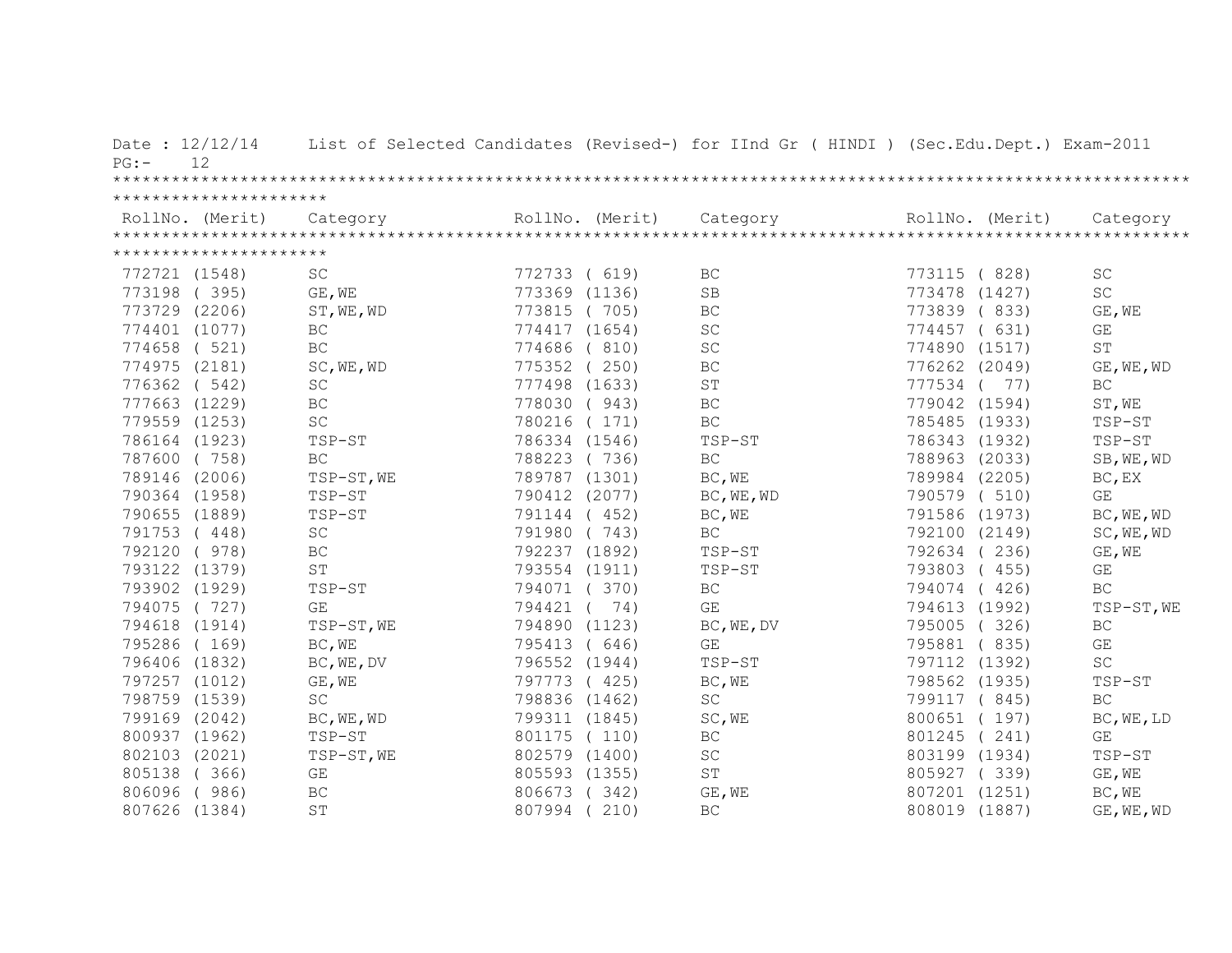| 808588        | (1735) | SC                  | 808987 | (1295) | ST, WE              | 809187 | (1510) | <b>SC</b>  |
|---------------|--------|---------------------|--------|--------|---------------------|--------|--------|------------|
| 809954        | (1265) | SC, WE              | 810137 | (153)  | BC                  | 810294 | 290)   | GE         |
| 810548        | (1627) | ST, WE              | 810863 | (1720) | SC, WE              | 811411 | 202)   | BC         |
| 811412        | (2127) | ST, WE, WD          | 811558 | 73)    | <b>SB</b>           | 811598 | 749)   | BC         |
| 811613        | (739)  | BC                  | 812374 | 53)    | BC                  | 812473 | (2221) | GE, EX     |
| 813271        | 641)   | GE                  | 813292 | (1076) | BC, WE              | 813707 | (1135) | BC         |
| 814395        | 837)   | SC                  | 814669 | (415)  | BC, LD              | 815637 | (168)  | BC, WE     |
| 815685        | (1782) | ST, WE              | 815789 | (2182) | SC, WE, WD          | 815815 | (1389) | ST         |
| 816160        | (1420) | $\operatorname{ST}$ | 816263 | (1070) | <b>BC</b>           | 816264 | 532)   | SB         |
| 816344        | (1748) | ST, WE              | 816366 | (1867) | ST, WE              | 816412 | (2088) | BC, WE, WD |
| 816568        | (775)  | $\operatorname{BC}$ | 816809 | (1574) | SC                  | 817166 | (1989) | BC, BL     |
| 817427        | (1298) | BC, WE              | 817787 | (1847) | ST, WE              | 818031 | (2234) | GE, EX     |
| 818083        | (2001) | BC, WE, WD          | 818490 | 704)   | SB                  | 818843 | (1089) | BC         |
| 819248        | (1622) | ST                  | 819475 | (1535) | <b>ST</b>           | 819489 | (1751) | ST         |
| 819936        | (1555) | SC, WE              | 820313 | (1414) | $\operatorname{ST}$ | 820455 | (1329) | SC         |
| 820953        | (1408) | SC                  | 820994 | (1199) | BC, WE              | 821155 | (1461) | SC         |
| 821217        | (1724) | $\operatorname{SC}$ | 821229 | (1916) | BC, EX              | 821516 | 289)   | GE         |
| 821903        | (977)  | BC                  | 822562 | (1112) | ST, WE              | 822617 | (1036) | ST         |
| 822713        | (1821) | ST, WE              | 822955 | 461)   | BC                  | 823055 | (1809) | SC, WE     |
| 823069        | 883)   | $\operatorname{BC}$ | 823157 | 75)    | SB, WE              | 823306 | (1964) | BC, WE, WD |
| 823611        | 726)   | BC                  | 823770 | (1014) | GE, WE              | 823891 | 402)   | BC, WE     |
| 824015 (1969) |        | BC, BL              | 824653 | (1126) | BC, WE              | 825095 | 279)   | GE         |
| 825122        | (535)  | <b>BC</b>           | 825195 | 899)   | <b>BC</b>           | 825238 | (1459) | SC, WE     |
| 825532        | (1487) | SC, WE              | 826435 | 954)   | BC, WE              | 826497 | (1839) | SC, WE     |
| 826861        | 666)   | $\operatorname{BC}$ | 826942 | (1258) | SC                  | 827487 | 603)   | BC         |
| 827829        | 49)    | GE                  | 828154 | 388)   | BC                  | 828205 | (1260) | SB         |
|               |        |                     |        |        |                     |        |        |            |
|               |        |                     |        |        |                     |        |        |            |

From Roll No. 772721 To 828205 Page No.-> 12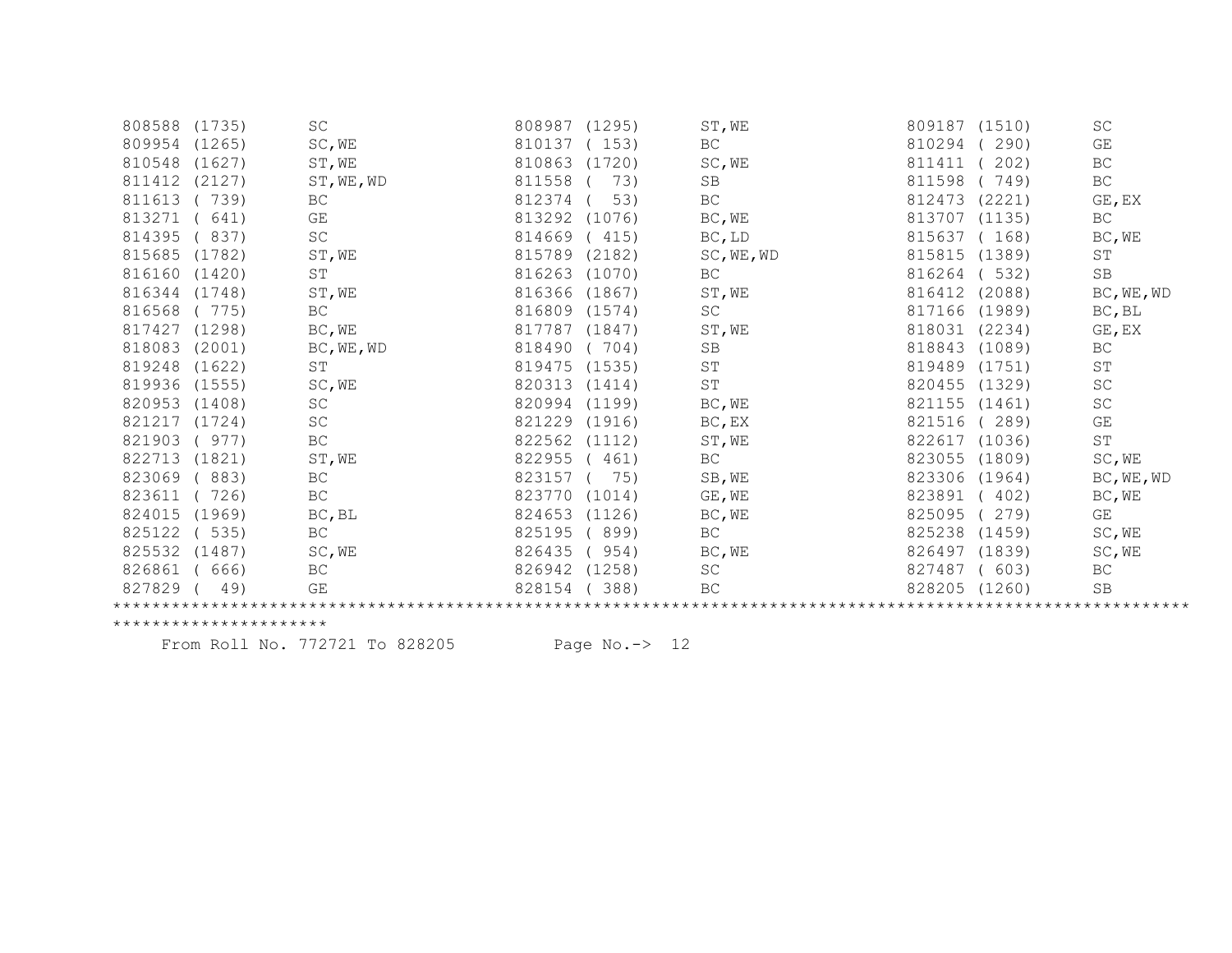| $PG:$ –       | Date: $12/12/14$<br>13 |                      |               |                 | List of Selected Candidates (Revised-) for IInd Gr ( HINDI ) (Sec.Edu.Dept.) Exam-2011 |                  |                         |
|---------------|------------------------|----------------------|---------------|-----------------|----------------------------------------------------------------------------------------|------------------|-------------------------|
|               |                        |                      |               |                 |                                                                                        |                  |                         |
|               | ********************** |                      |               |                 |                                                                                        |                  |                         |
|               | RollNo. (Merit)        | Category             |               | RollNo. (Merit) | Category                                                                               | RollNo. (Merit)  | Category                |
|               |                        |                      |               |                 |                                                                                        |                  |                         |
|               | ********************** |                      |               |                 |                                                                                        |                  |                         |
| 828483 (309)  |                        | GE                   | 828485 (1378) |                 | ST                                                                                     | 828676 (730)     | GE                      |
| 828810        | (217)                  | GE                   | 829104 (2147) |                 | ST, WE, WD                                                                             | 829165 (1727)    | $\operatorname{SC}$     |
| 829386 (1498) |                        | ST, WE               | 829999 (1642) |                 | <b>SC</b>                                                                              | 830414<br>(860)  | <b>BC</b>               |
|               | 830589 (1473)          | ST                   | 831973        | (587)           | <b>SB</b>                                                                              | (1021)<br>832046 | $\mbox{ST}$             |
|               | 832191 (1771)          | ST                   | 832197 (1757) |                 | $\mbox{S}\,\mbox{T}$                                                                   | 832487<br>(172)  | BC, WE                  |
|               | 832710 (1443)          | ST                   | 833738 (1344) |                 | <b>SB</b>                                                                              | 834203<br>(2066) | BC, WE, WD              |
|               | 834268 (1018)          | <b>ST</b>            | 834381 (1879) |                 | BC, WE, DV                                                                             | 834530<br>(1912) | ST, BL                  |
|               | 834711 (1581)          | $\operatorname{SC}$  | 836081 (1760) |                 | ST, WE                                                                                 | 836232<br>(1456) | $\operatorname{SC}$     |
|               | 836834 (840)           | $\mbox{S}\,\mbox{T}$ | 837379        | (87)            | BC                                                                                     | 837530 (1680)    | SC, WE                  |
|               | 837956 (1139)          | $\operatorname{BC}$  | 838003        | (511)           | GE                                                                                     | 838343<br>(680)  | GE, WE                  |
|               | 838757 ( 912)          | BC                   | 838920 (1153) |                 | ST, WE                                                                                 | 838924 (1466)    | ST                      |
|               | 839399 (1807)          | SC, WE               | 839526 (1816) |                 | ST, WE                                                                                 | 839554 (1551)    | $\operatorname{ST}$     |
|               | 839677 (1856)          | ST, WE, LD           | 840134 (1544) |                 | ST                                                                                     | 841170 (1518)    | $\operatorname{SC}$     |
| 841488        | (347)                  | BC                   | 841502 (414)  |                 | BC                                                                                     | 841844<br>(218)  | GE, LD                  |
| 842708        | 656)<br>$\sqrt{2}$     | ST                   | 843553 (1570) |                 | ST                                                                                     | 843560 (2213)    | SC, EX                  |
|               | 844257 (1542)          | $\mbox{S}\,\mbox{T}$ | 844478        | (144)           | BC                                                                                     | 89)<br>844710    | GE, WE                  |
|               | 845183 (1270)          | BC, WE               | 845508        | (653)           | GE, WE                                                                                 | 845746<br>(203)  | ST                      |
| 845772 ( 633) |                        | <b>BC</b>            | 845851 (1154) |                 | SB, WE                                                                                 | 846014 (1495)    | SC                      |
| 846111 (2015) |                        | TSH-ST, WE           | 846157 (1566) |                 | SC, WE                                                                                 | 846177 (559)     | BC                      |
| 846279 (1700) |                        | SC                   | 846349        | (125)           | $\operatorname{BC}$                                                                    | 847812<br>(1537) | $\operatorname{ST}$     |
| 847973 (709)  |                        | BC, WE               | 848025        | (268)           | <b>BC</b>                                                                              | 848343<br>(902)  | $\rm SB$                |
| 848769 (227)  |                        | GE                   | 849187 (1786) |                 | SC, WE                                                                                 | 849209 (1947)    | SC, WE, DV              |
| 849773        | (230)                  | $\operatorname{BC}$  | 849981 (1426) |                 | ST                                                                                     | 850576 (1799)    | ST, WE                  |
| 850740 (1764) |                        | ST                   | 851005 (132)  |                 | $\operatorname{BC}$                                                                    | 851368 (1788)    | BC, WE, WD              |
| 851451 (2014) |                        | BC, WE, WD           | 851606 (1302) |                 | ST                                                                                     | 851915<br>(516)  | GE                      |
|               | 853056 (1585)          | $\operatorname{SC}$  | 853593 (1582) |                 | $\mbox{ST}$                                                                            | 853989<br>(162)  | BC, WE                  |
|               | 854047 (1493)          | $\operatorname{SC}$  | 854138 (1263) |                 | SC                                                                                     | 854646<br>(376)  | $\mathbb{G}\mathcal{E}$ |
| 854771 (1367) |                        | $\operatorname{SC}$  | 855323 (1481) |                 | ST, WE                                                                                 | 855344 (1851)    | ST, WE                  |
| 855481 (1685) |                        | $\operatorname{SC}$  | 856403 (1418) |                 | ST                                                                                     | 856577 ( 591)    | <b>BC</b>               |
| 857261        | 94)                    | BC, WE               | 857401 (1736) |                 | SC                                                                                     | 857422 (2172)    | ST, WE, WD              |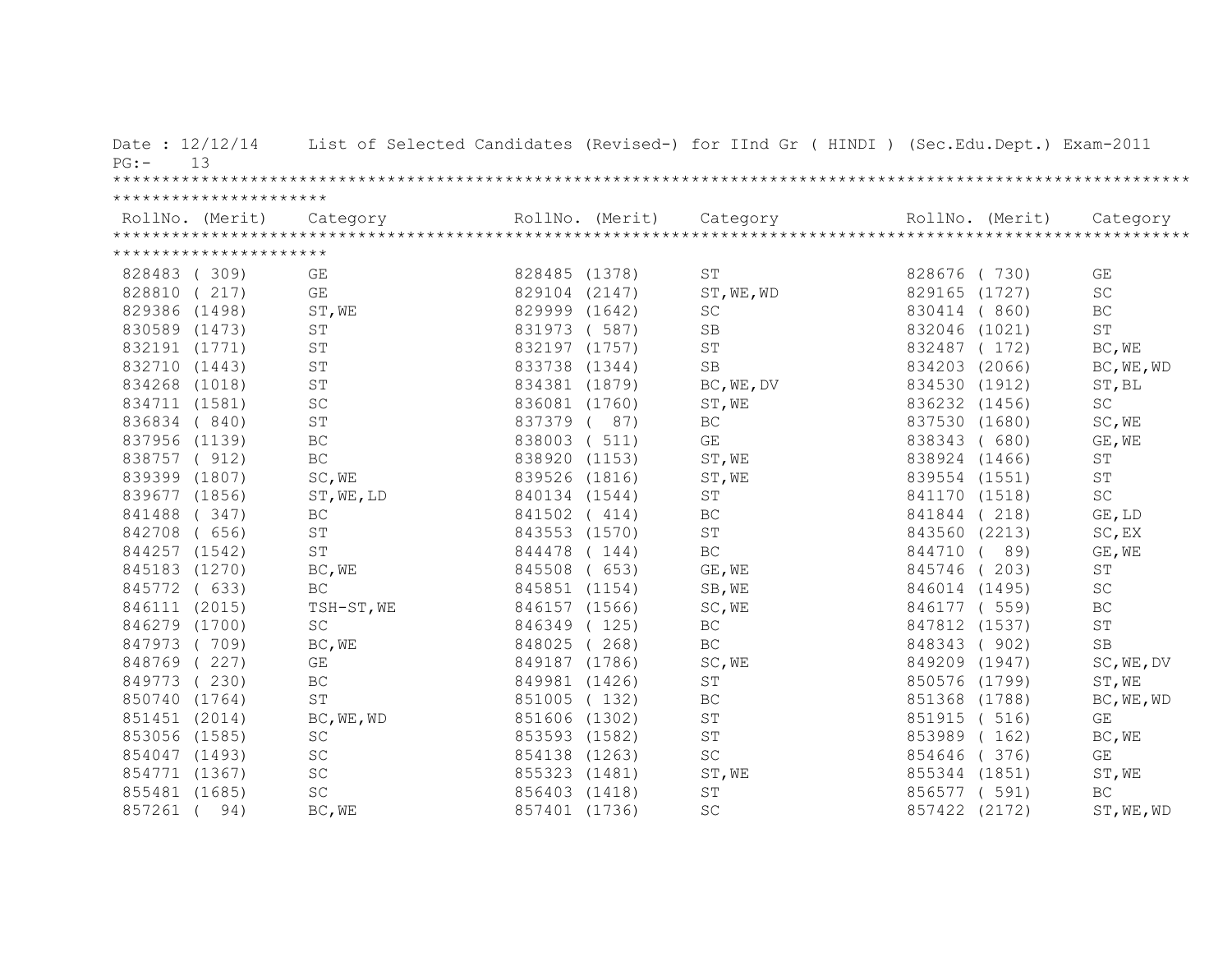| 857488        | (1121) | BC                  | 857501 | 48)    | <b>SC</b>            | 857767 | (1397) | SC                          |  |
|---------------|--------|---------------------|--------|--------|----------------------|--------|--------|-----------------------------|--|
| 858253        | 106)   | GE                  | 858727 | 115)   | BC                   | 858812 | (2070) | SC, WE, WD                  |  |
| 858864        | (1519) | ST                  | 859302 | 462)   | BC, WE               | 859643 | 430)   | GE                          |  |
| 859825        | (2058) | $BC$ , $EX$         | 860275 | 537)   | BC, WE               | 860783 | (1660) | ST                          |  |
| 861389        | (941)  | SB, LD              | 861548 | 167)   | $\operatorname{ST}$  | 862038 | (2187) | GE, EX                      |  |
| 862282        | (2174) | ST, WE, WD          | 862480 | (1718) | $\operatorname{ST}$  | 862704 | (1072) | BC                          |  |
| 862722        | (916)  | BC, WE              | 865511 | (1794) | ST, WE               | 866143 | (1410) | $\operatorname{SC}$         |  |
| 868505        | (1759) | ST                  | 868510 | 450)   | BC                   | 868591 | (1026) | BC                          |  |
| 869014        | 548)   | ST, WE              | 869038 | 136)   | BC                   | 869159 | 836)   | GE, WE                      |  |
| 869760 (1336) |        | SB                  | 869965 | (1855) | TSP-ST, WE           | 870091 | (2226) | $GE$ , $EX$ , $LD$          |  |
| 870315 (1268) |        | BC, WE              | 870324 | (1430) | ST                   | 870869 | 62)    | GE                          |  |
| 871116        | (1027) | BC, WE              | 871579 | 900)   | BC                   | 871639 | 255)   | $\operatorname{BC}$         |  |
| 871925        | (2114) | BC, EX              | 872580 | 966)   | BC                   | 872828 | (1561) | ST                          |  |
| 872844        | (1924) | ST, WE, WD          | 873092 | (1101) | BC                   | 873193 | (1094) | BC                          |  |
| 873557        | 301)   | <b>BC</b>           | 873863 | (2242) | GE, EX               | 874016 | 117)   | BC                          |  |
| 874133        | (1243) | BC                  | 874340 | (1338) | BC, WE               | 874803 | (1979) | BC, WE, WD                  |  |
| 874853        | (1474) | ST, WE              | 875140 | 852)   | SC                   | 875635 | 26)    | <b>SB</b>                   |  |
| 875802        | (1422) | SΤ                  | 875851 | (1575) | $\mbox{S}\,\mbox{T}$ | 876154 | 595)   | $\operatorname{SB}$         |  |
| 876325        | 953)   | GE, WE              | 876642 | (1130) | BC                   | 876973 | (1280) | $\operatorname{SC}$         |  |
| 877431        | 776)   | BC, WE              | 877433 | 453)   | BC, WE               | 877857 | 601)   | SC                          |  |
| 878262        | (1597) | SC, WE              | 878422 | (1477) | SC                   | 878986 | (1438) | $\protect\operatorname{SC}$ |  |
| 879046        | (995)  | $\operatorname{ST}$ | 879334 | (1294) | SB                   | 879481 | 237)   | $\mathbb{G}\mathcal{E}$     |  |
| 879673        | (1502) | $\operatorname{SC}$ | 879750 | 546)   | GE                   | 880320 | 997)   | GE, WE                      |  |
| 880438        | 850)   | $\operatorname{ST}$ | 881404 | 247)   | BC                   | 881687 | (1196) | SB                          |  |
| 882084 (1974) |        | BC, EX              | 882183 | (1791) | BC, WE, DV           | 882409 | (1170) | $\protect\operatorname{SC}$ |  |
| 882519 (1991) |        | ST, WE, WD          | 882681 | (1643) | ST                   | 882715 | (1434) | SC                          |  |
|               |        |                     |        |        |                      |        |        |                             |  |

From Roll No. 828483 To 882715 Page No.-> 13